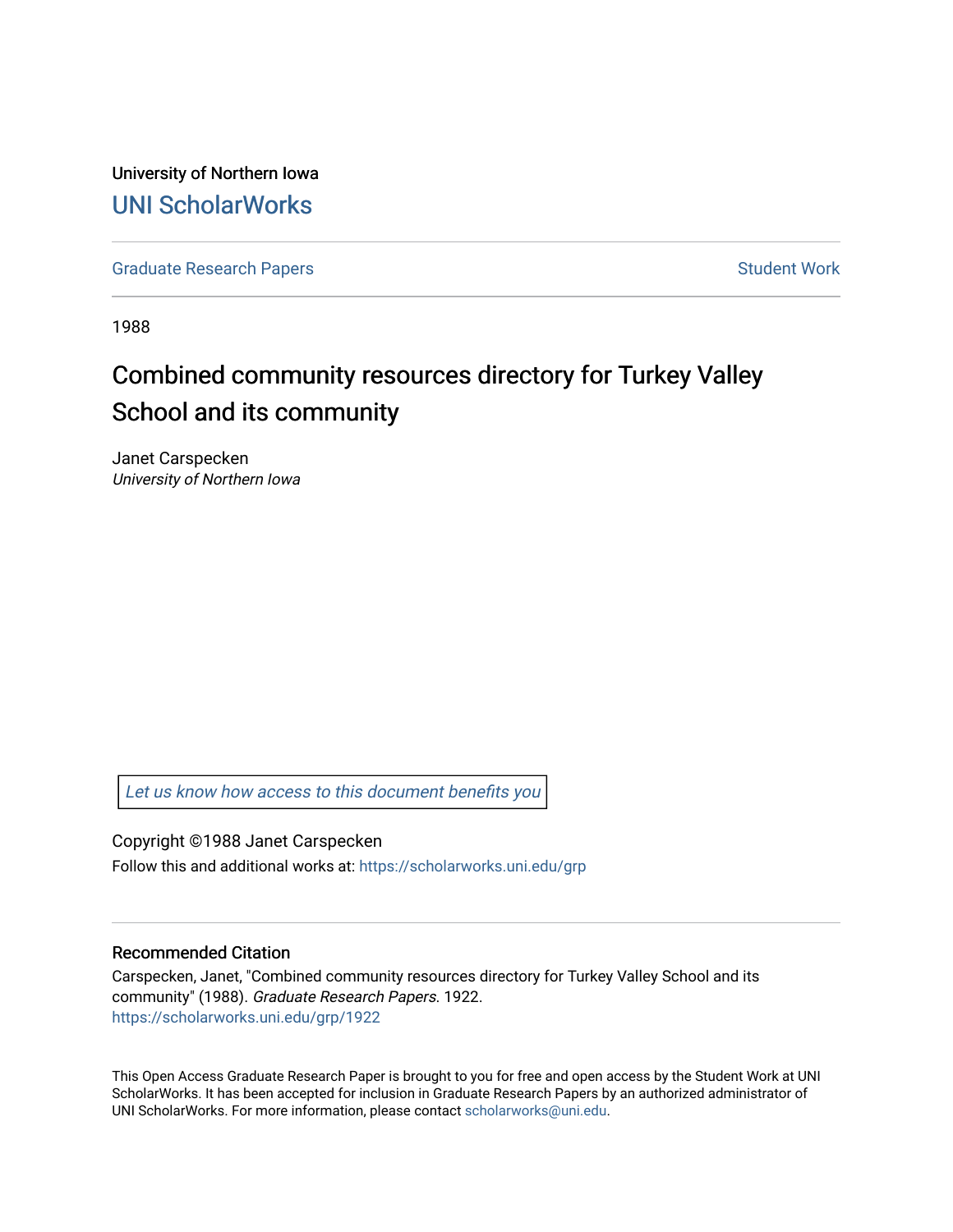## Combined community resources directory for Turkey Valley School and its community

### Find Additional Related Research in UNI ScholarWorks

To find related research in UNI ScholarWorks, go to the collection of [School Library Studies Graduate](http://scholarworks.uni.edu/sls_grp/) [Research Papers](http://scholarworks.uni.edu/sls_grp/) written by students in the [Division of School Library Studies,](http://scholarworks.uni.edu/sls/) Department of Curriculum and Instruction, College of Education, at the University of Northern Iowa.

#### **Abstract**

The object of this research project was to compile a combined community resources directory that would meet the functional, educational, and recreational information needs of both the students and teachers of a school district, as well as the members of the communities that make up that school district. Telephone interviews were conducted and questionnaires were sent to gather the data on the information sources. Approximately 800 individuals, private businesses and government offices and agencies were contacted. The information gathered from these sources was then organized and printed in a directory format. The completed directory contained listings for thirteen individuals, two private businesses, and eighty government offices and agencies. Provisions were made within the directory for adding or correcting listings for future updating. This directory was duplicated and distributed throughout the school and the community

This open access graduate research paper is available at UNI ScholarWorks: <https://scholarworks.uni.edu/grp/1922>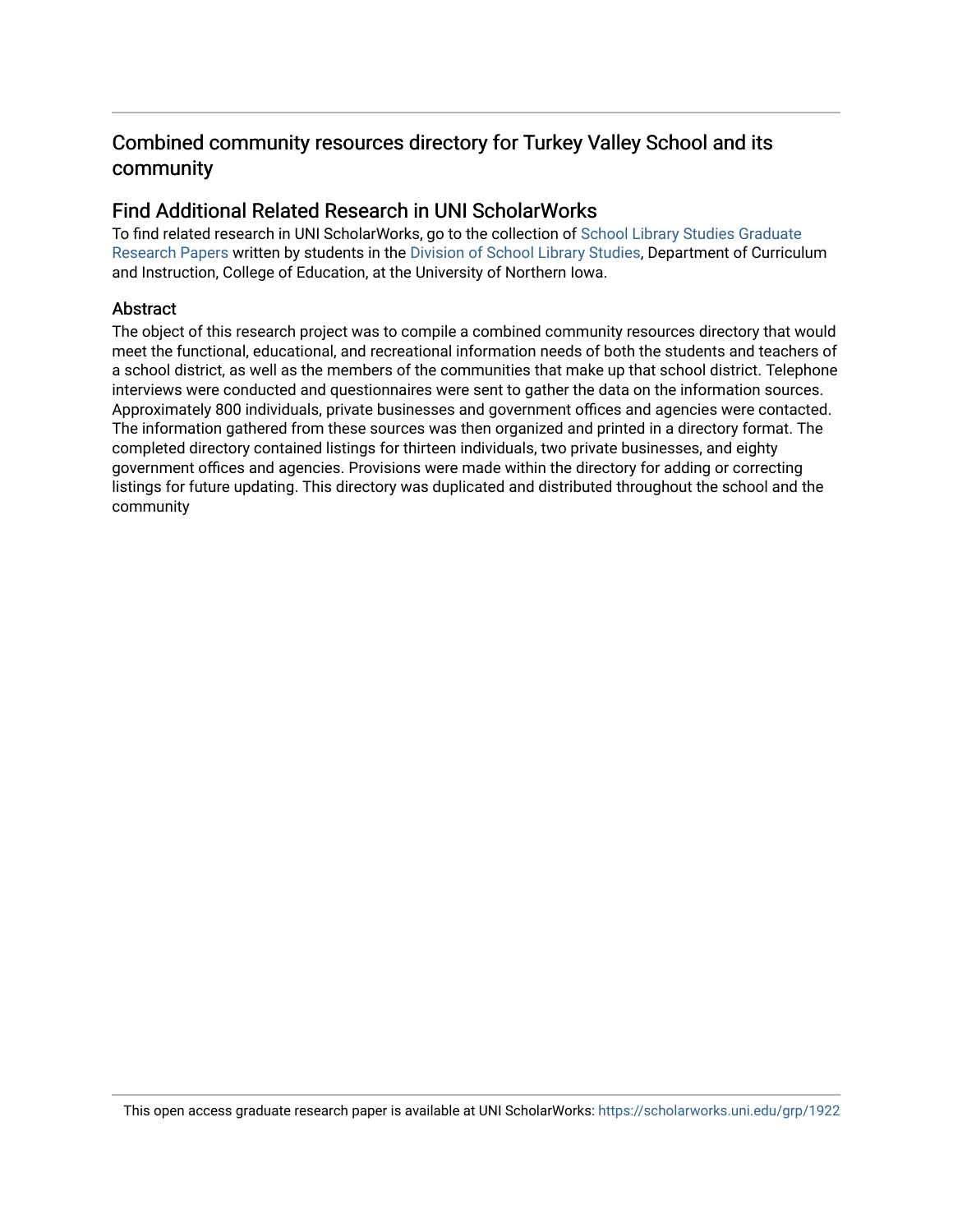# **Combined Community Resources Directory for**

# **Turkey Valley School and Its Community**

A Research Paper

Presented to the

Faculty of the Library Science Department

-------------

In Partial Fulfillment of the Requirements for the Degree Master of Arts

Janet Carspecken

\_\_\_\_\_\_\_\_\_\_\_

May 1988

Read and Approved by

Leah Hiland

\_\_\_*\_\_\_\_\_\_\_\_\_\_\_\_\_\_\_\_\_*\_\_\_

- Elizabeth Martin Elizabeth MartinAccepted by Department Elizabeth Martin<br>-------------------

D ATE <u>July 11, 1988</u>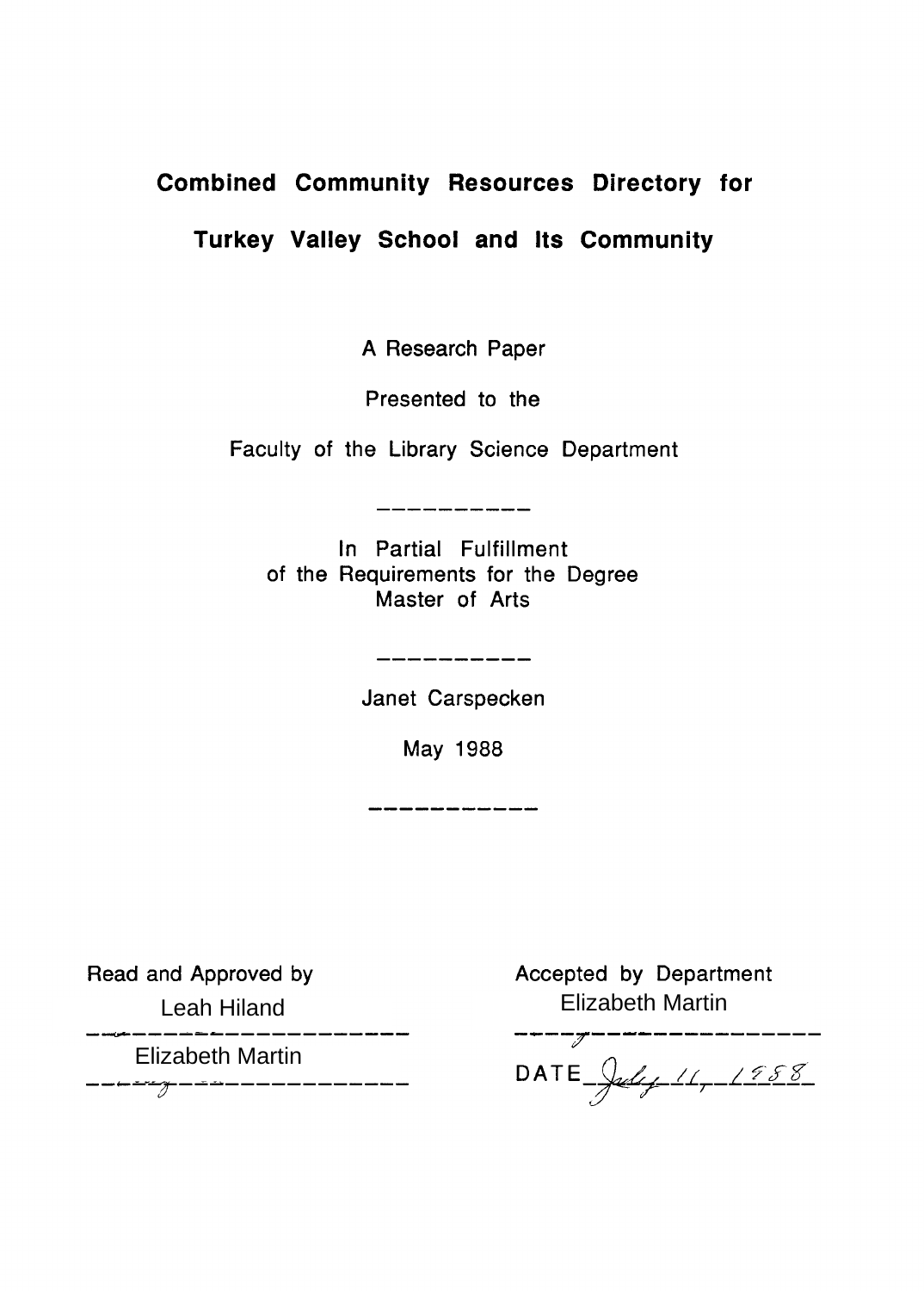|  | <b>TABLE OF CONTENTS</b> |  |
|--|--------------------------|--|
|  |                          |  |

| Chapter    |                                                           | Page                    |
|------------|-----------------------------------------------------------|-------------------------|
| 1.         | Introduction                                              | $\mathbf{1}$            |
|            | Purpose                                                   | 3                       |
|            | Problem Statement and Hypothesis                          | $\overline{\mathbf{4}}$ |
|            | Definitions, Assumptions and Limitations                  | $\overline{4}$          |
| 2.         | Literature Review                                         | 8                       |
| 3.         | Methodology                                               | 15                      |
| 4.         | Analysis, Conclusions and Recommendations                 | 19                      |
|            | <b>Bibliography</b>                                       | 23                      |
| Appendixes |                                                           |                         |
| Α.         | National Standards for Information & Referral Services 26 |                         |
| В.         | Government Offices & Agencies Questionnaire               | 28                      |
| C.         | <b>Teacher Survey</b>                                     | 30                      |
| D.         | Private Business Questionnaire                            | 31                      |
| E.         | Individual's Questionnaire                                | 32                      |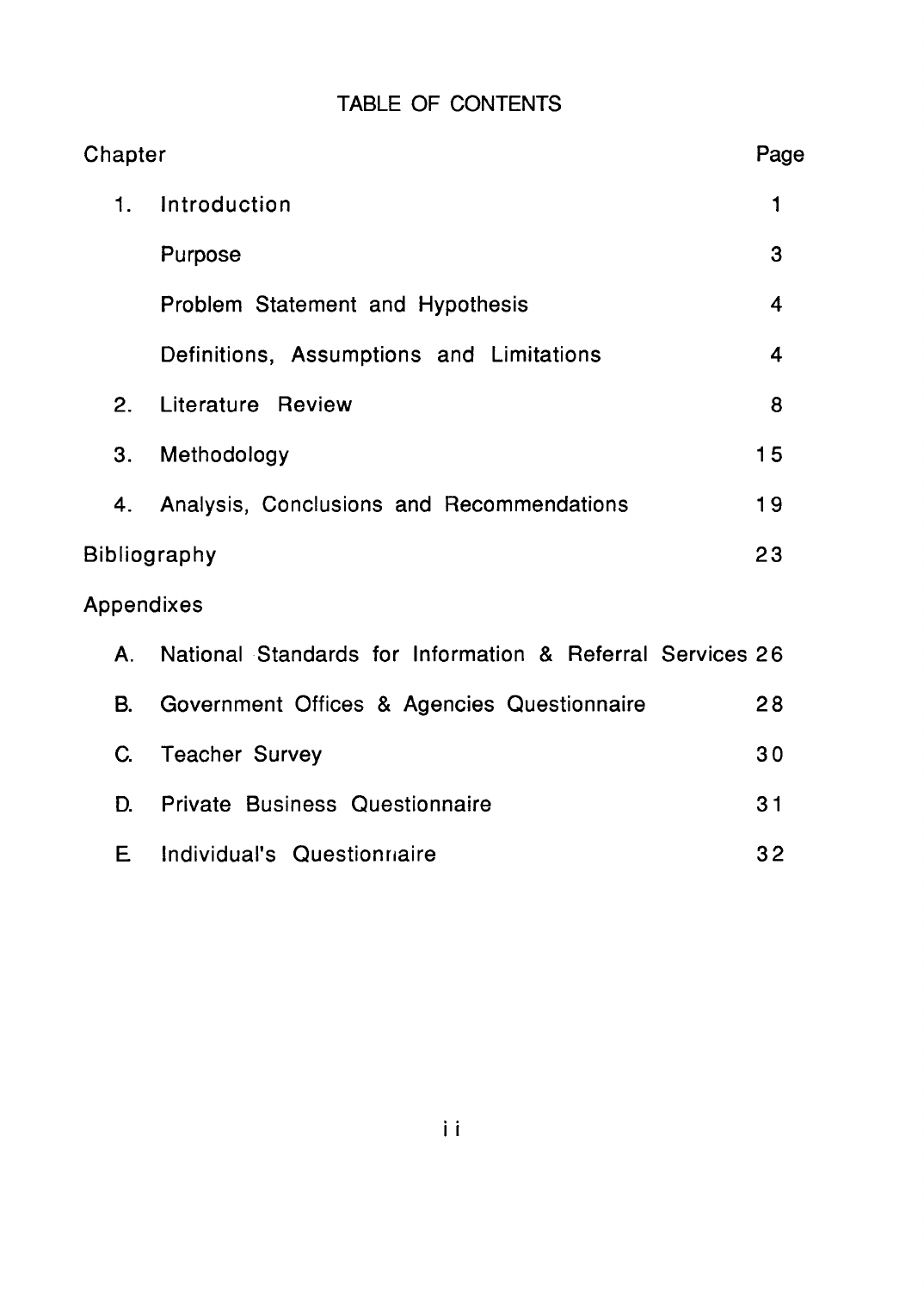### Chapter I

#### Introduction

People need a variety of resources in order to flourish culturally, socially, physically, financially, politically, and spiritually. The quality of life is related to the excellence and availability of such resources. Among those resources is information. (Turick, 1978, p. 8)

For government, business, and the average citizen, accurate information is a must for survival in today's complicated world. However, our society has become so complex that it is often difficult to know where to find the information we need, particularly about community human service agencies. (Mershon, 1980, p. 105)

It was found that on the average about one third of the people with problems for which government agencies provide help do not go to public offices. Lack of knowledge of the agency or the available program is the most important single reason for underutilization. (Turick, 1978, p. 6)

Access is the key to public library service.... Every citizen, regardless of age, life situation, or geographic location, should have equal opportunity of access of information. (Turick, 1978, p. 5)

The above quotations are very typical of the many appearing in both professional and non-professional literature that stress the importance of information to citizens in this new "Information Age," and that the key to this information, the access to it, is critical. This idea is universally important but it seems to be especially significant to rural Iowans.

With the loss of a healthy farm economy and the resulting loss of population, businesses, and services, rural Iowans face a magnified challenge of personal survival and individual enrichment.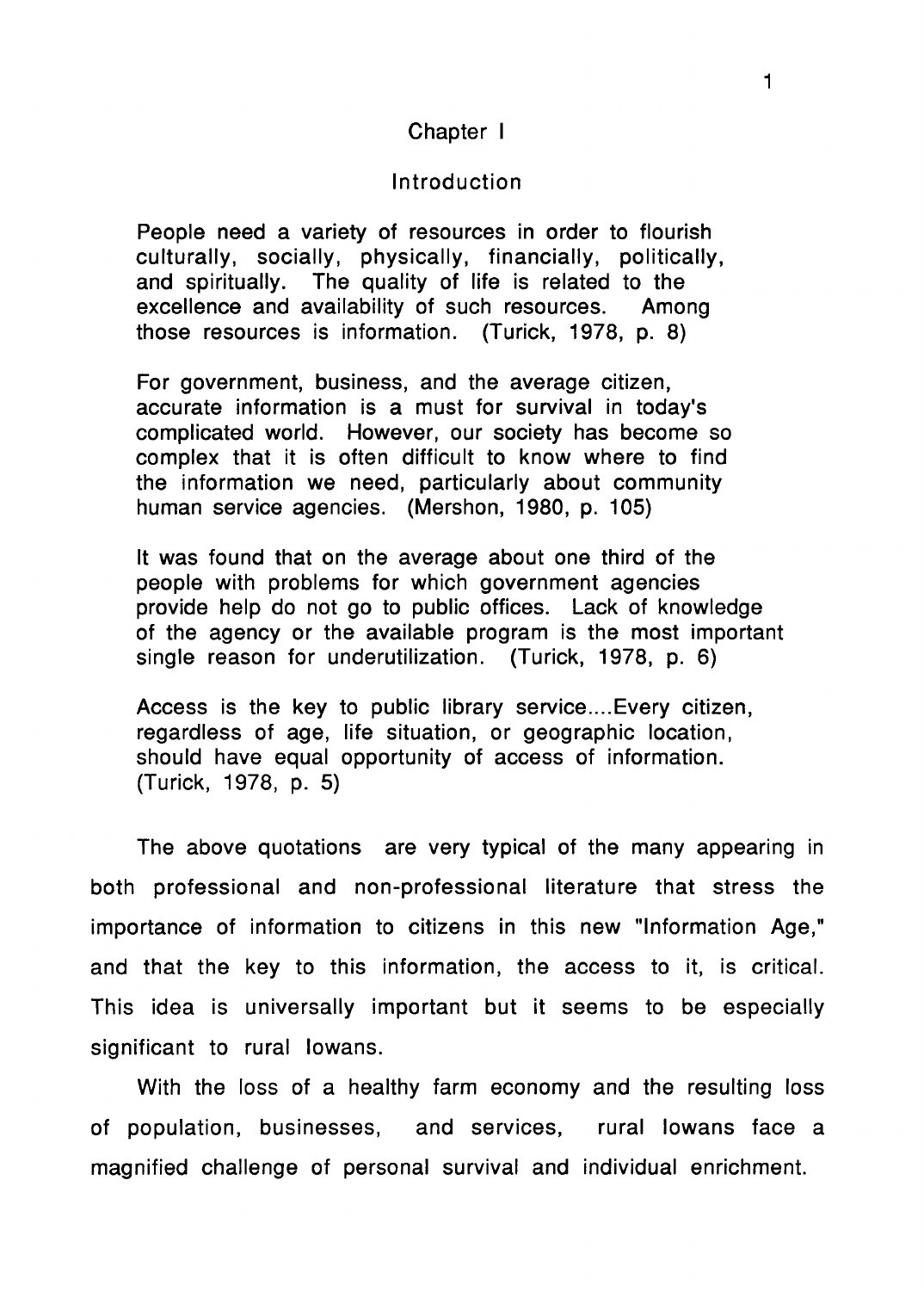Small rural schools are being particularly taxed to meet the needs of their students while having to contend with declining enrollments, rising educational costs, increasing mandated standards, and reduced revenues from state and local sources. Small rural towns are faced with declining services and loss of local businesses. The populations are becoming more and more characterized as poor and/or elderly.

These conditions have created specific needs in two areas of the rural segment of our society. First, these rural communities need increased access to information which will enable the members of these communities to maintain and improve their standards of living. Second, at the same time, rural schools need access to information about resources in the community that could enrich and supplement the school curriculum and enhance the quality of life of the students.

Throughout the years, the public library has changed in response to the needs of society. Today, and continually, it must ascertain and analyze its community's resources so that it may better fulfill its particular responsibility as an informational resource service agency. This analysis should be made in terms of the needs of the people within the community, not in terms of institutions. (Turick, 1978, p. 8)

In very small rural communities, the few public libraries that do exist do not have the time, staff or budgets to address the second need. Perhaps, now is the time for centralized public schools, through their media centers, to fill this need. In the book, Organization and Control of American Schools, the authors stress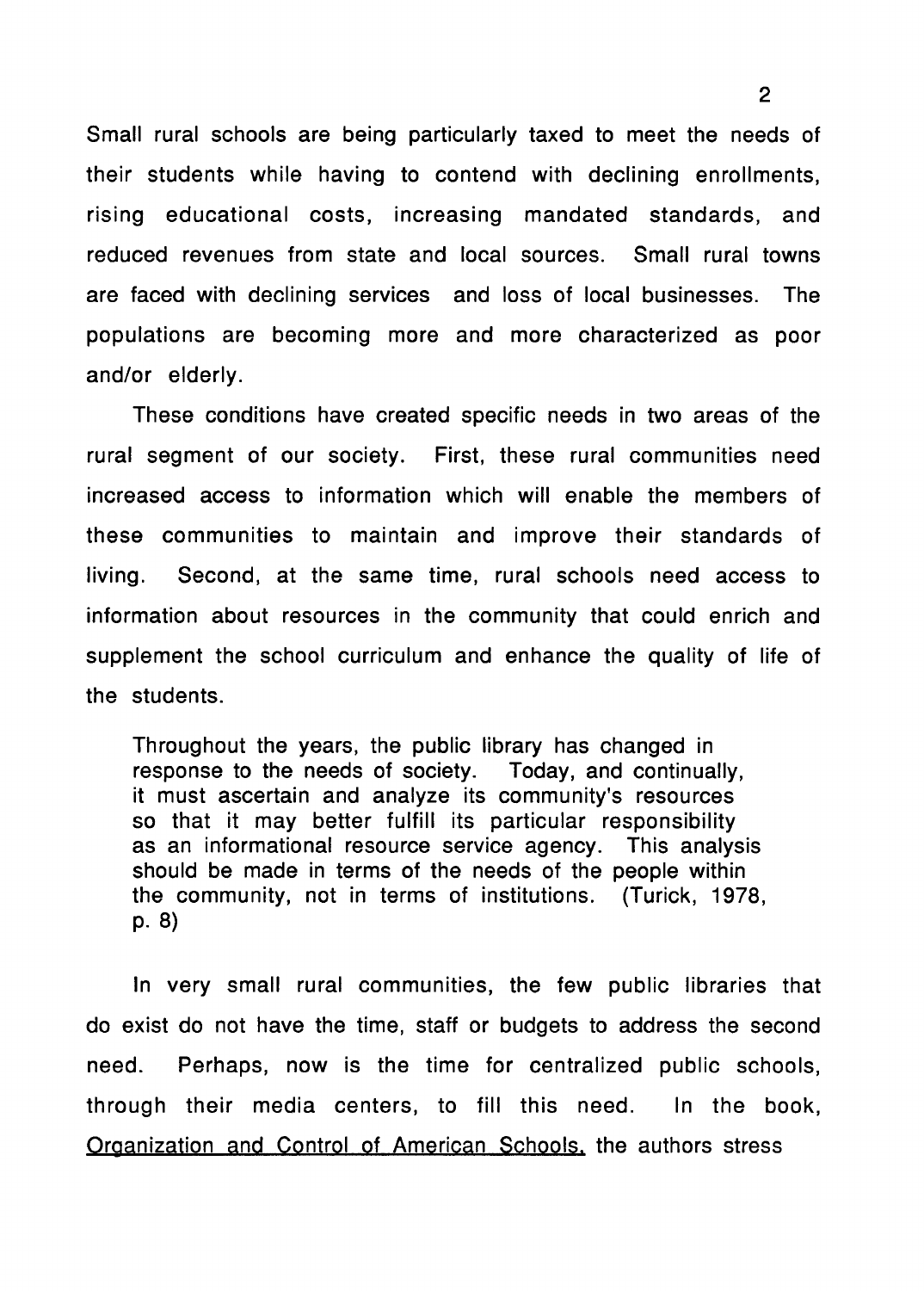the re-newed importance of a school and its relationship to its community. "We view the organization and control of schools from the perspective of open systems. This view emphasizes the interdependence between an organization and its environment" (Campbell, 1985, p. 4). A final statement by these authors seems especially appropriate for this project. "No other institution has comparable social penetration. The possibility of schools becoming comprehensive social and medical, as well as education, service delivery vehicles for children and families is exciting" (p. 419).

#### **Purpose**

In view of the fact that small community libraries do not have adequate means to fill the information needs of the people in their communities and in view of the fact that small rural schools are finding it financially difficult to meet all of the information needs of their students, the purpose of this study was to incorporate into a public school library media center those pertinent philosophies and methods that are employed by large municipal public libraries in their Information and Referral Services. The final product is a combined community information - resources directory that will be available to the teachers and students at Turkey Valley Community School, as well as to the members of the seven communities of which the school district is comprised. This directory contains information that could be utilized by the members of the community and the teachers and students of the school to help them meet their functional, educational, and recreational needs.

A community resources directory with a combined audience in

3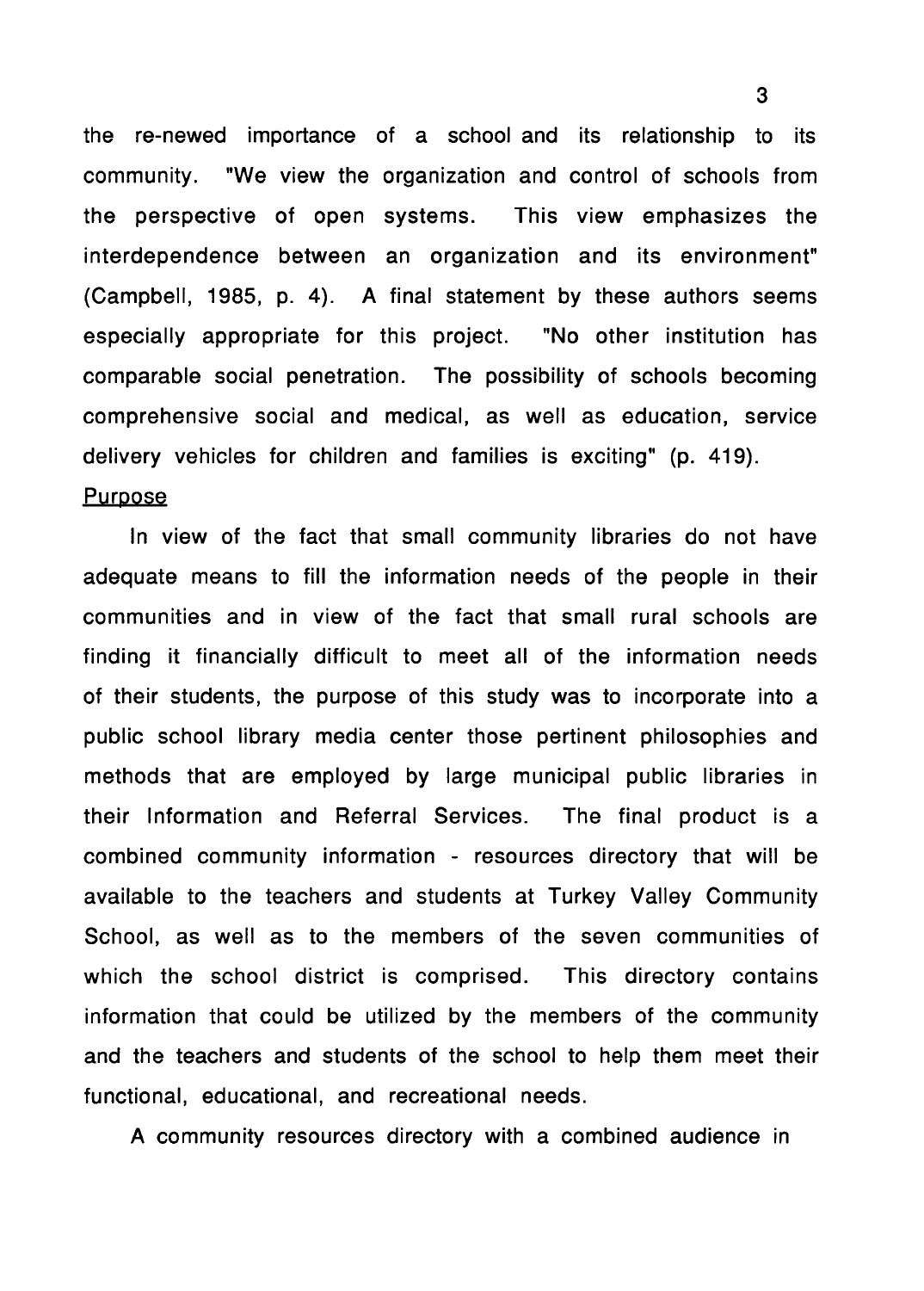mind of both school and community appears to be a unique concept in both public library and school library media center programs, and, therefore, if successful, could serve as a frame of reference for others' projects. At the same time, this research could illuminate the difficulties in transferring a public library service into a school library media center.

#### Problem Statement and Hypothesis

Based on previous experiences and resulting knowledge of schools and public libraries in dealing with the problem of fulfilling the maximum information needs of their constituents, this research project attempted to follow the mandate in the quotation from the Introduction of this paper, to ascertain and evaluate a community's resources to fulfill the needs of the people in that community, and, therefore, to answer the question: how many information resources are available in a rural area which could be utilized by both the community members and the community's public school in meeting their functional, educational, and recreational needs? This researcher hoped to show through the completion of this project the following hypothesis: a community resource directory compiled by the local school media specialist will give both community and school access to the needed resources within the community.

### Definitions, Assumptions and Limitations

Community resources is a phrase "coined into existence" by American professional journals in the field of library and information science when describing the new service provided by public libraries in England directly after World War II (Library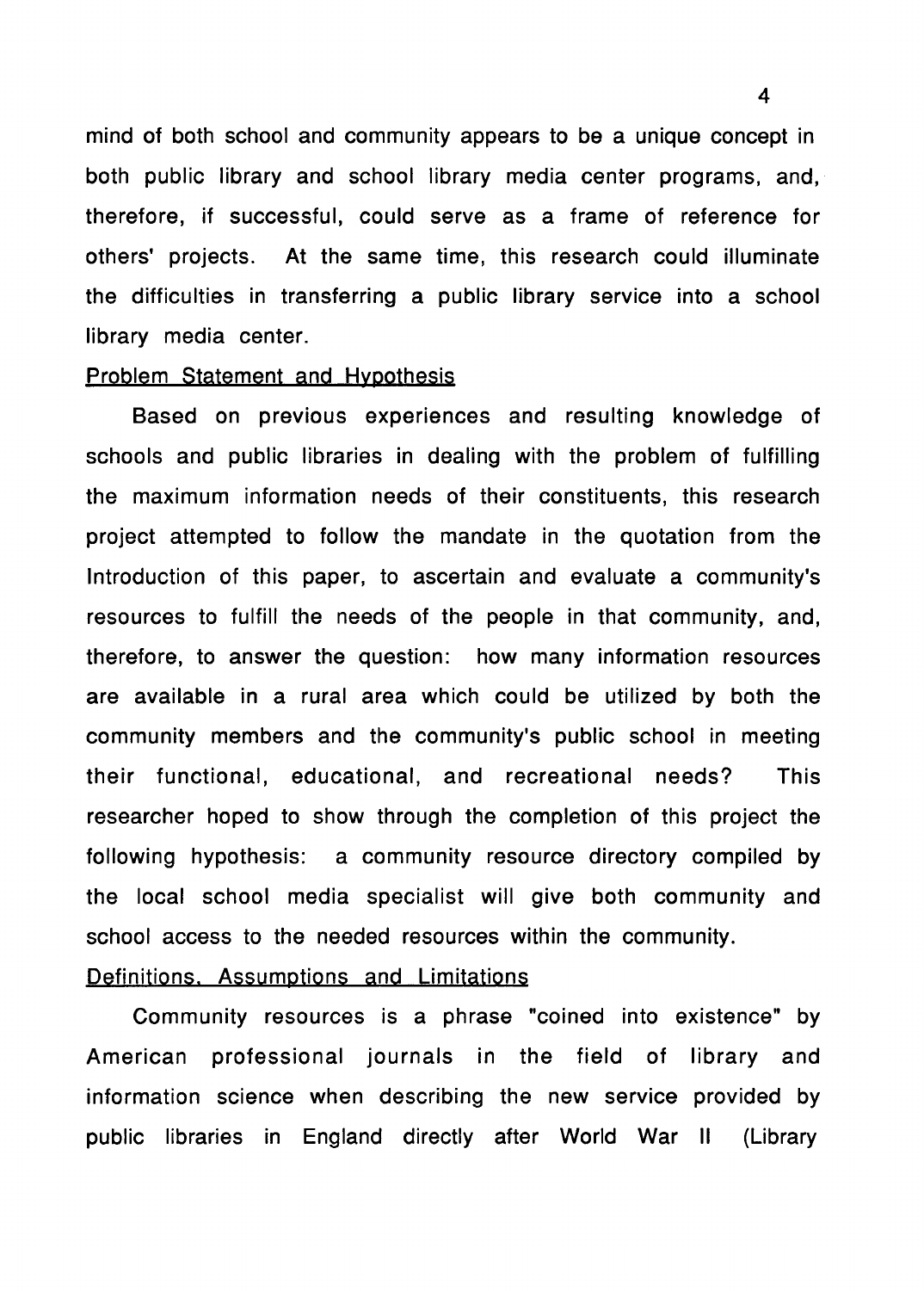Association, 1980, p. 8). In actuality, the British were responsible for the innovative extension of public library services to meet more information needs of larger groups of people. This new service has now come to be known by various labels such as community services, community information, or information and referral, all of which are grouped under the general umbrella term, community resources.

These sources provided under the general heading of "community resources" include those services which help individuals or groups meet: daily needs such as those that deal with housing, health, family, jobs and rights; or personal enrichment needs such as those that deal with education and recreation.

Information and Referral is the term that has officially been adopted to represent those services that provide access to and utilization of community resources. These services are "the active process of linking a person with a need or problem with a service which will meet the need or solve the problem. The link between the person and the service is made up of information" (Schuman, 1976, p. 195).

This research project was based on three general assumptions. First, the basic assumption underlying the justification for Information and Referral services is that "most human beings are rational, and therefore will make better decisions if they are given better information" (Garrison, 1973, p. 25). The British Library Association extended the reasoning when it published the following statement: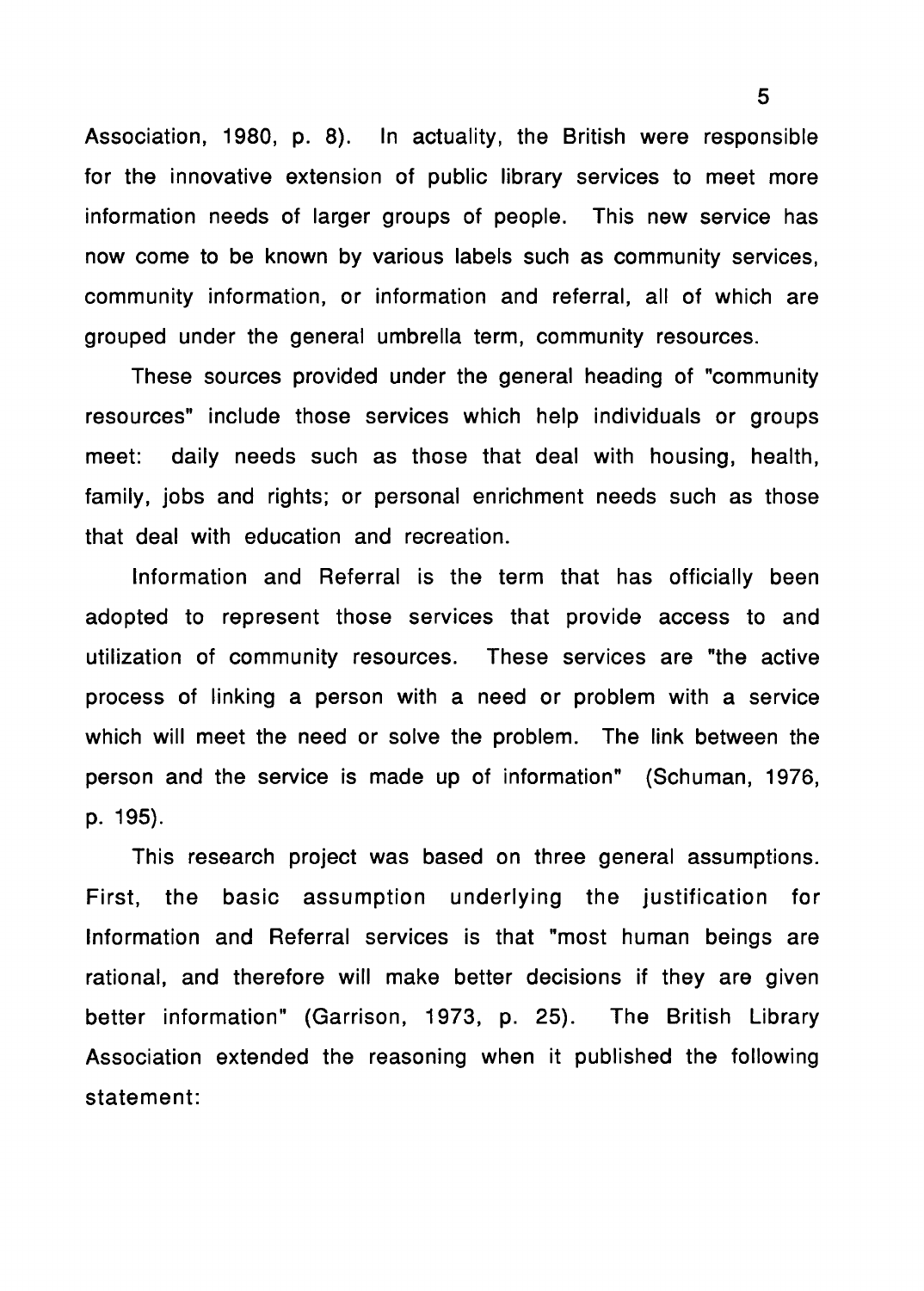People will not be able to get their due as citizens of present day society unless they have continuous access to the information which will guide them through it, and where necessary, the advice to help them translate that information into effective action; and unless they get their due they are unlikely to recognize the reciprocal obligation that all citizens have to society. (Library Association, 1980, p. 7)

The second assumption was that, if information is gathered and published in some form that is accessible to people, they will make use of the information. It would be sad, indeed, to think of all of the work it requires to compile a community resource directory if no one were then to use it.

Finally, the third assumption was the one that suggests that a library should be the logical provider of this type of information. In Social Responsibilities and Libraries. the author presents six reasons why libraries should be handlers of information services: (a) its primary function is to provide information, (b) it exists to serve the whole community, (c) its subject scope is virtually unlimited, (d) its operators are specialists in document and information handling, (e) it has an impartial principle, and (f) it has freedom from direct political control (Schuman, 1976).

#### Limitations

This project by definition has some general limitations. Because the final product is for one specific school and its surrounding communities, some types of information and sources recommended in other studies were not applicable or available for this particular project. The purpose of a community resources directory is to meet the special needs of a particular community

6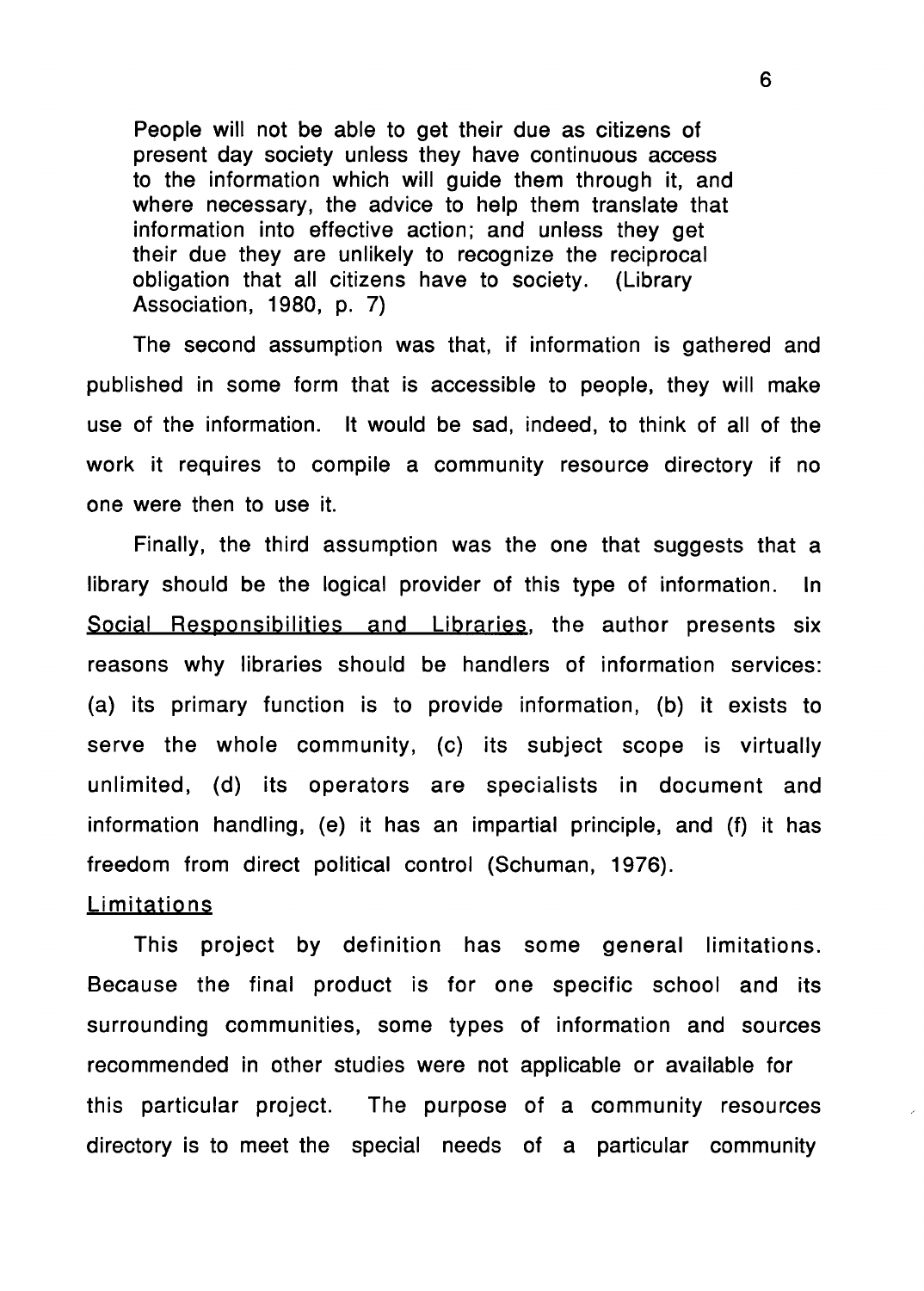and, therefore, each is unique in as much as it meets those special needs. Specific limitations of this project are addressed later in this paper.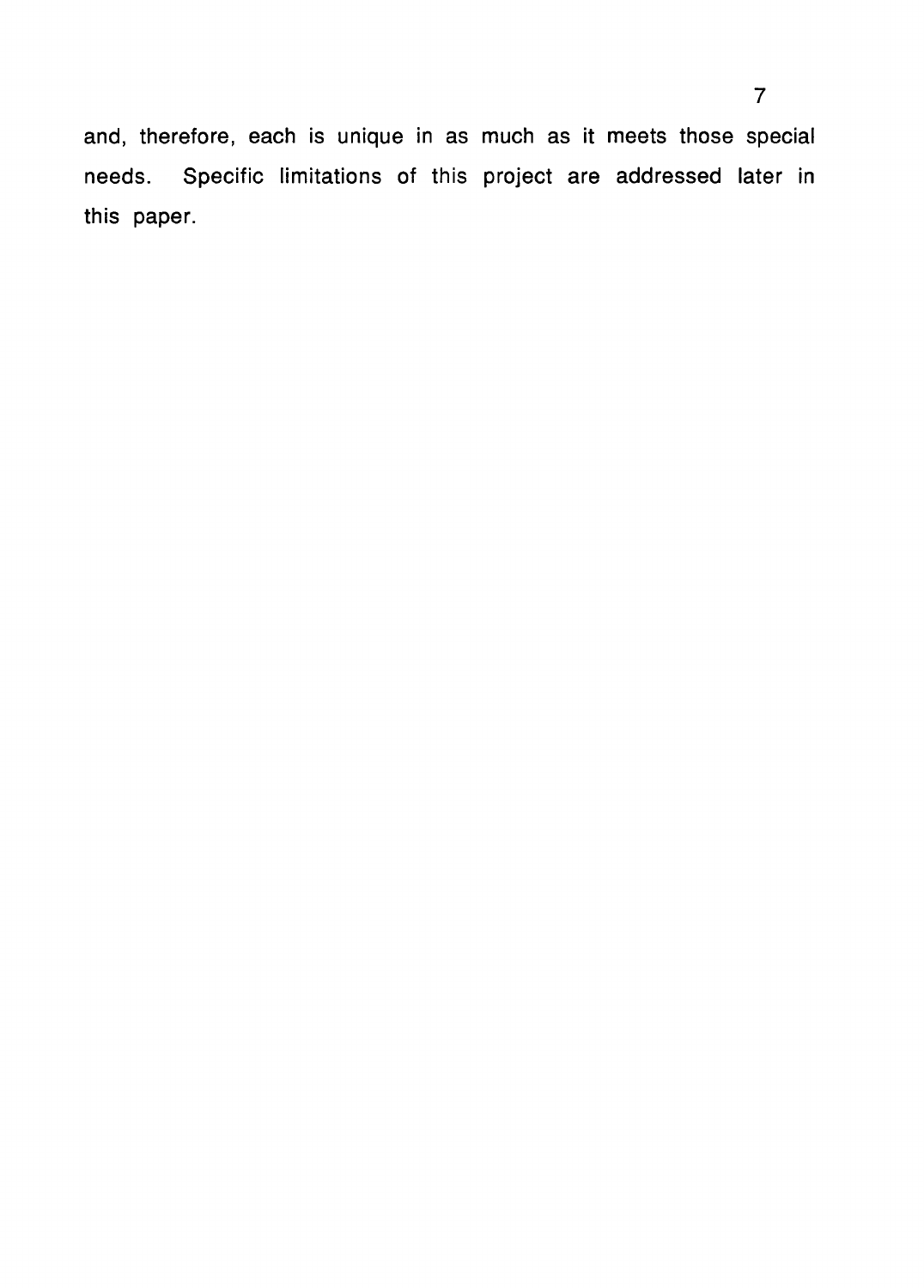#### Chapter 2 8

#### Literature Review

A literature search was conducted to find what had been done in the past and what is being done presently in the field of community information services in both public libraries and school libraries. The underlying philosophies and justifications for these services were also researched and noted. Finally, this researcher was looking for common practices that were successful in implementing past and/or current programs. At the same time, those practices that resulted in failure were noted so as to avoid repetition.

The concept of providing better access to community resources through public libraries was initiated in England immediately after World War II. In the wake of the proliferation of social services available to the average citizen for health, housing, family, recreation, legal aid, drug information, and many others, the British instigated the first community resources facilities called Citizens Advisory Bureaus (Becker, 1975).

In 1954, Louis Shores, a reputable library science educator, asserted that community resources were a valid addition to the library's reference section (Shores, 1954, p. 227). He defined these resources as all private and public agencies -- schools, churches, newspapers, radio stations, businesses, industries, local government and welfare agencies, clubs, organizations, transportation agencies and even surrounding natural resources (p. 228). Shores prescribed how the data should be filed in directories and what information should be included in these directories. He even went so far as to describe methods of acquiring the data.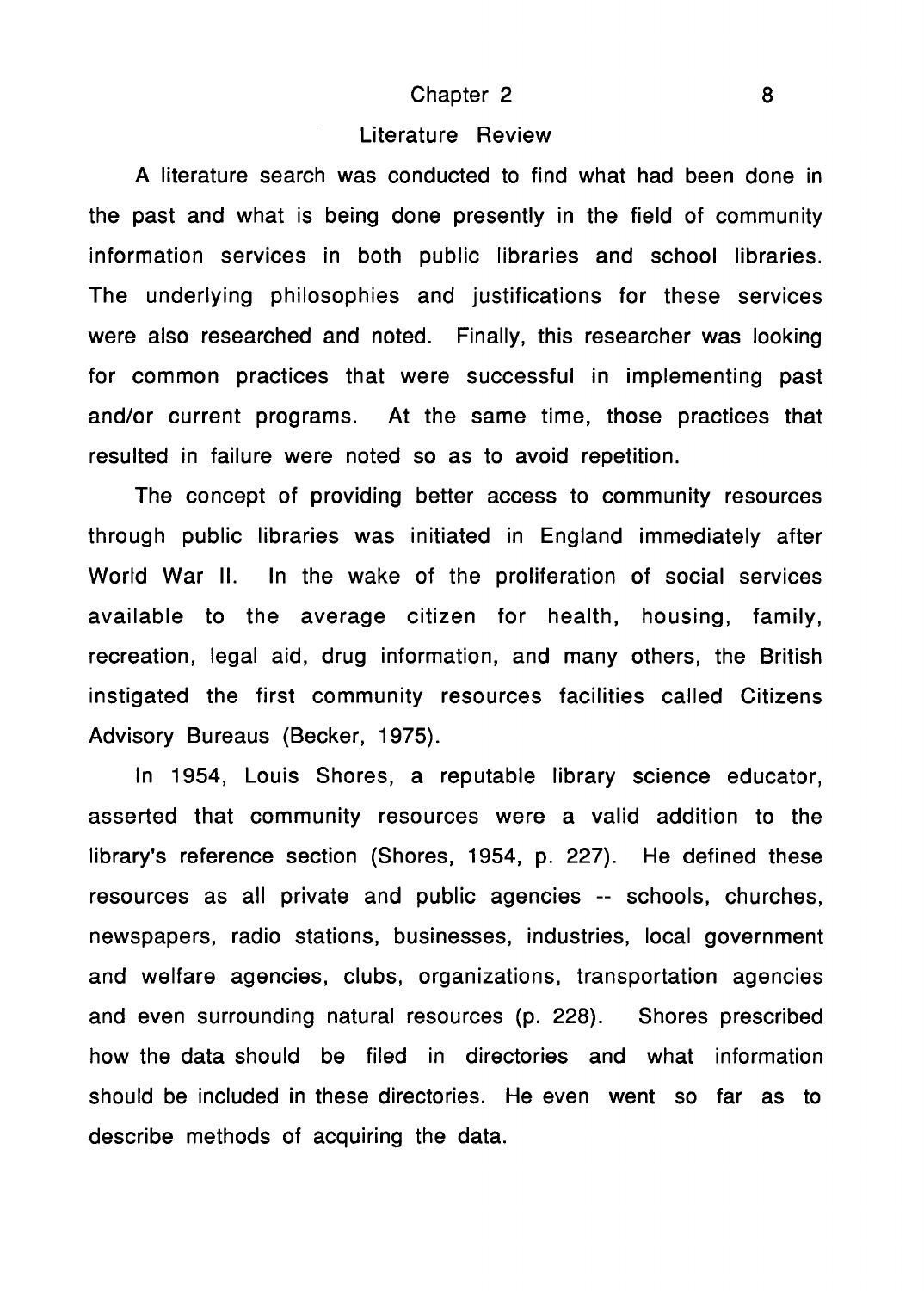During the turbulent sixties and early seventies, public libraries were seeing a significant decline in the use of their services. In an attempt to stem the movement away from them, libraries were looking for a means to become more relevant to their public. Community resources information seemed to be the answer.

This was also the "War on Poverty" era when there was an influx of federal funding. Libraries saw the opportunity to be the recipient of these new monies and to become more relevant to all of their populations. They became very serious about developing their community resource services which at this time became known as Information and Referral Services or referred to more frequently as I and R.

In 1972, the Alliance of Information and Referral Services was established for the purpose of becoming a national clearinghouse for interested parties of which the American Library Association is a major contributor. In 1974, this Alliance published the National Standards for Information and Referral Services. (see Appendix A)

In the 1970's, many public libraries instituted I and R services on a major scale. Following is a brief description of three of the largest, best known programs: Baltimore, Detroit, and Memphis.

The Enoch Pratt Free Library in Baltimore in 1971 began its I and R program called the Public Information Center, (PIG). It was a four year experiment that was doomed by a variety of factors: low budget; lack of publicity; inadequate staff; and little administrative support $\lambda_{\lambda}$ t served a useful purpose, however, as its situation was reviewed at length in the professional journals (Childers, 1979).  $\sqrt{2}$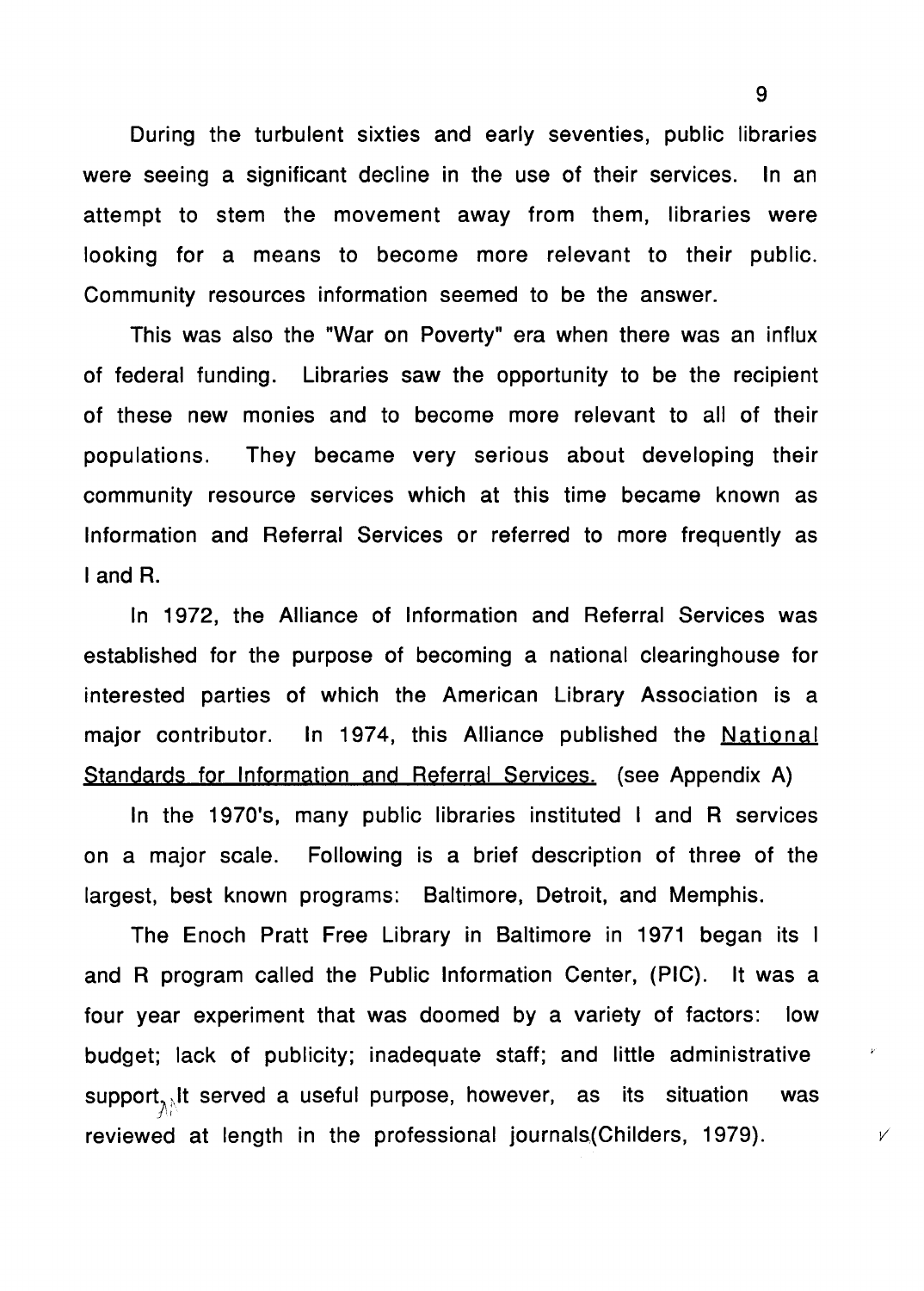The Detroit Public Library in 1971 instituted its I and R program called The Information Place (TIP). This program was a tremendous success, and it was so directly as a result of solving the problems that defeated the program in Baltimore: strong financial support; administrative priority; well-trained staff; and a massive public relations campaign (Childers, 1979).

The Memphis and Shelby County, Tennessee, Public Library took the best of other existing programs to provide a successful I and R service. The unique aspect of this program was the very close cooperation and exchange of information with local service organizations and agencies which also deal in information dispersal (Childers, 1979).

What has happened to these relevant, needed, justified programs? During the eighties, the special funding has dwindled due to the economic situation of federal, state and local governments, and the concern for community awareness issues has greatly decreased. Many I and R programs were drastically cut, and many others were discontinued. No evidence exists today that any I and R program ever existed at the Enoch Pratt Library in Baltimore (Schuman, 1976, p. 169).

Today, a few programs are still in operation. Even a few courses are being taught at Library Science schools. But, one only has to scan the tables of contents in current professional journals to see how much the subject has slipped into obscurity.

In reviewing the literature discussing the numerous programs that have been tried in various settings of public libraries, the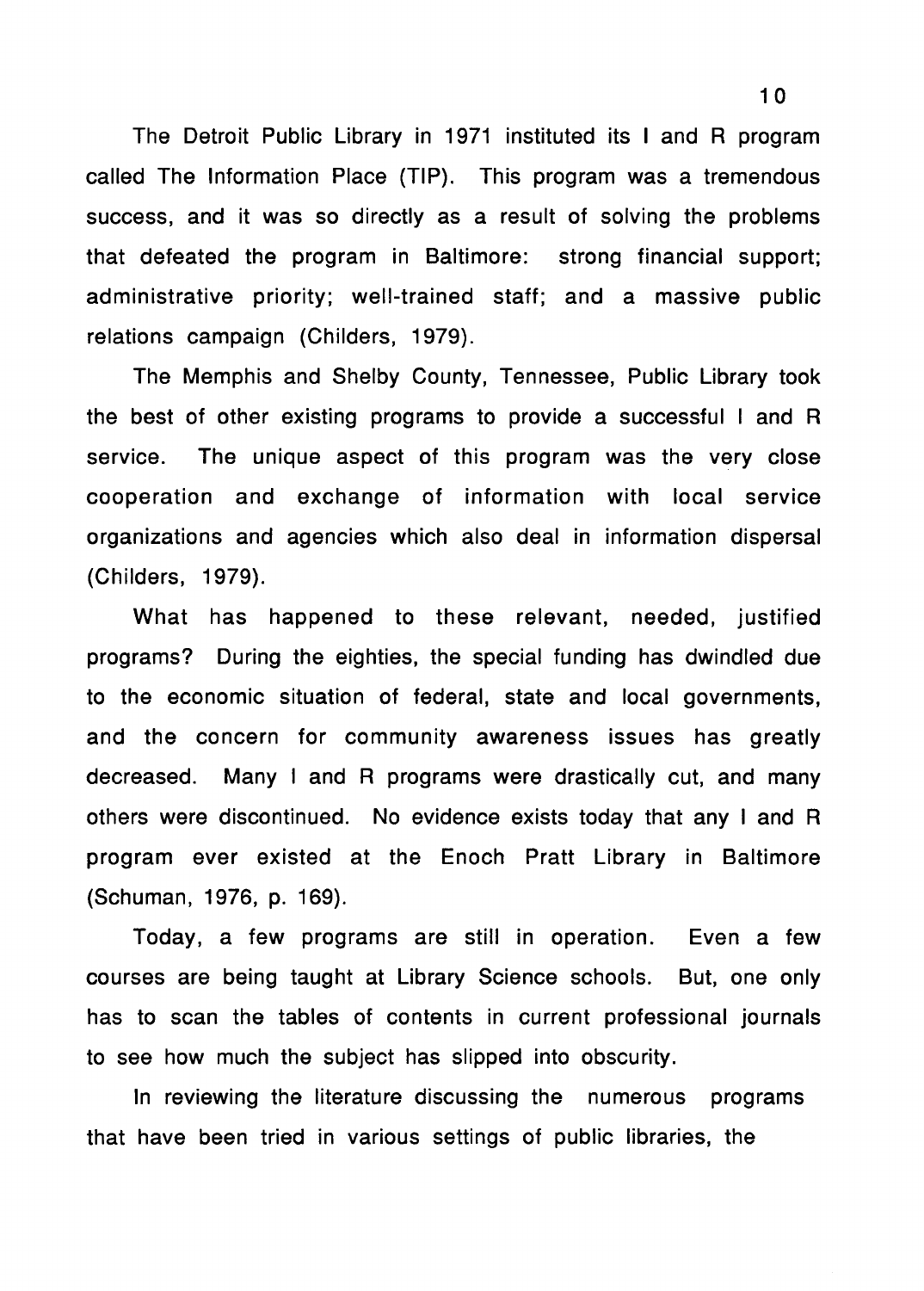following ideas seem to be the major necessities in predicting success: (a) a trained staff in information and referral, (b) adequate budgets and time allotments, (c) administrative support, and (d) continued interest and updating.

Along with these, some very specific practices emerge as necessary for a successful program. First, definite limitations must be placed on the type and the amount of information to be included. The major failing of many programs is the attempt to include everything. The starting point for any Information and Referral service should be the intended public and its specific needs (Library Association, 1980).

A second practice is the necessity of promoting the program; people cannot use a program that they do not know exists. Third, the staff must make an effort to become familiar with I and R Services and how to provide them. The people implementing the programs must know what types of information are needed and the techniques for gathering that information. The process takes a great deal of preplanning: who needs to be contacted; how to get the information; what information should be included; how to transfer that information to the public; and how to constantly update the program to keep it a viable reference source.

How is any of the foregoing research relevant to a public school media center? The idea of using community resources in the public school environment has a different emphasis. Whereas the public libraries' I and R services have concentrated on health, housing, family and job needs, the schools have concentrated on educational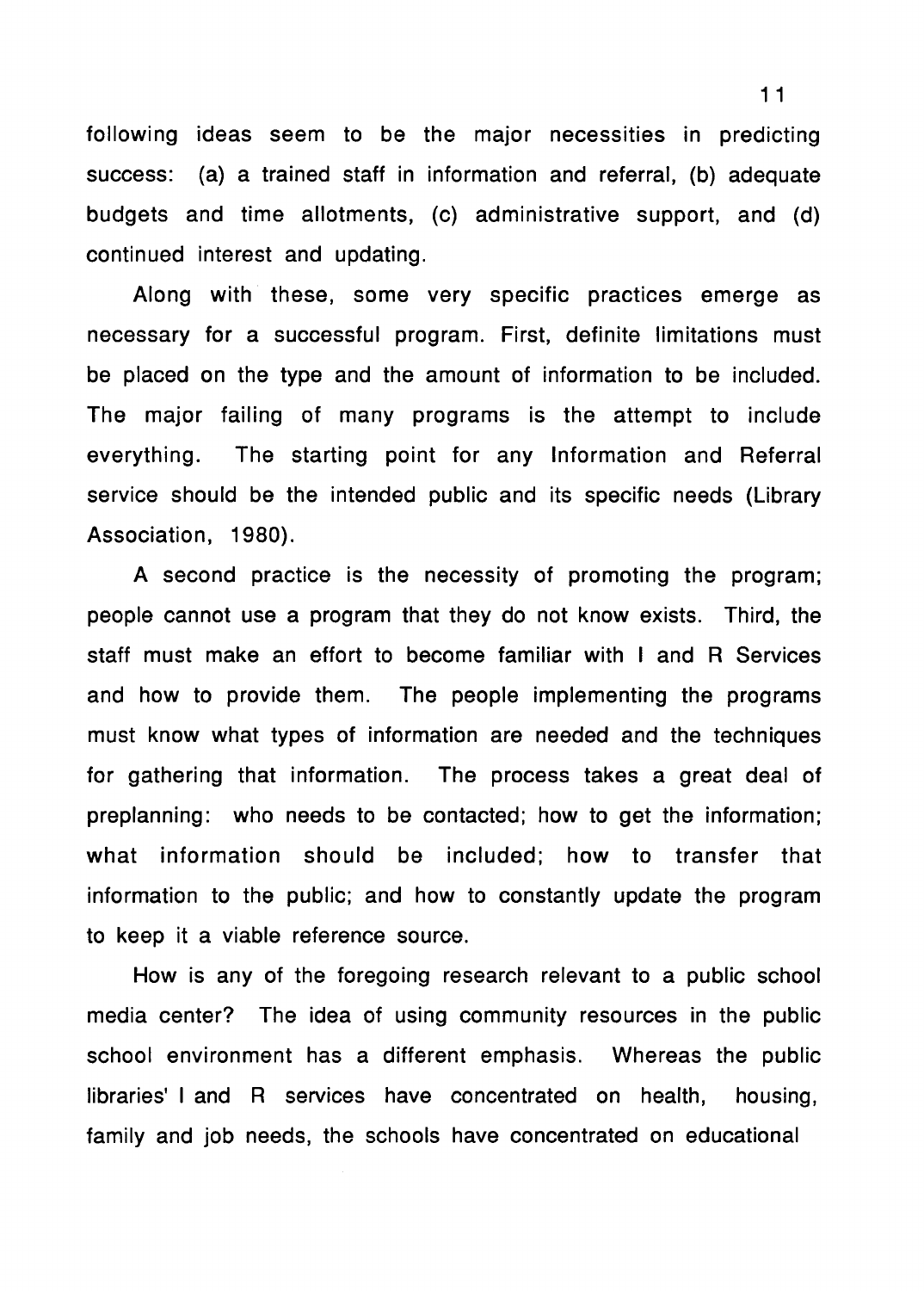and recreational needs.

Schools have, for a long time, seen the value of people in the community and their potential contributions to the educational curriculum. "The effective use of community resources to support education links learning with life" (Wood, 1981, p. 10). These resources are seen in terms of guest speakers, entertainers, instructional materials, and field trips.

This attitude was being reflected in the media and audio-visual textbooks of the seventies. The references were not specific as to how to collect information or community resources, but rather a general attitude about the importance of community resources and their utilization by the schools. These works suggested using community professionals to enhance career education: having people in the community share special skills with classes; and, inviting community individuals and mass media to share time and knowledge with students. The justification for these recommendations is based on the philosophy of the media and audio-visual field that is reflected in the following quotation.

Today a person who learns from only one medium will to some degree lack the information, interpretation, insight, and expression that permit society to deem him literate. A literate person needs the greatest possible contact with the largest possible number of points of **view** and sources of information. (Houk, 1974, p. 66)

Acknowledging this potential source of educational enrichment, many school library media centers have in the past attempted to maintain a file of these local community resources. Many times,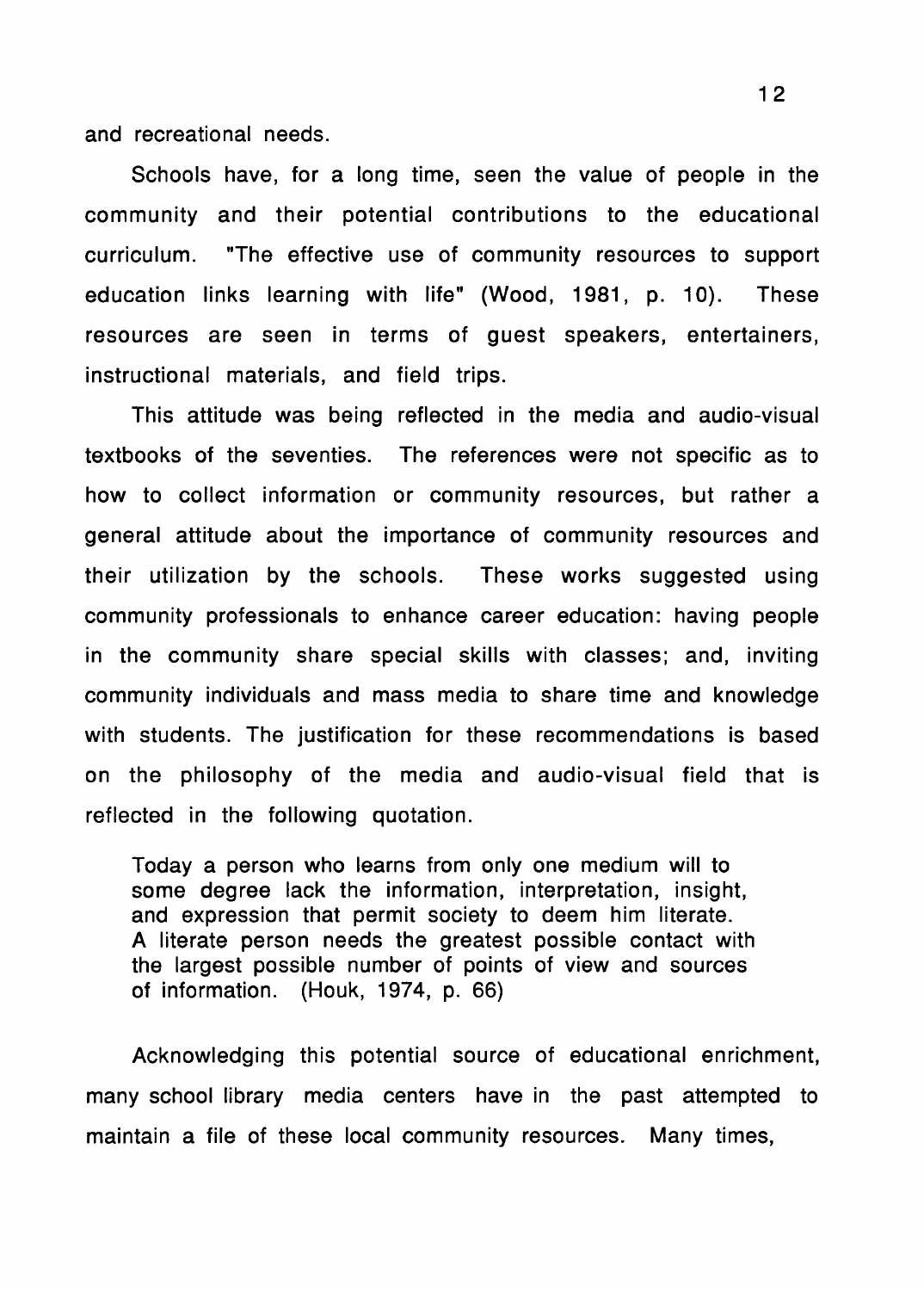this file or directory was actually a 3" x 5" index file of people's names and their telephone numbers. The more ambitious or perhaps those media specialists who, in rare situations, found time to spare have integrated this information into the card catalogue.

In reviewing the professional literature for articles on I and R in schools, one finds much more written about the importance of the utilization of community resources in general education journals than in school library journals. It does not seem to be an idea taken very seriously by the school library profession. Community resource files in school library media centers are a "nice" service to be able to provide for the teachers but not a major item of the center's collection or total services.

In all of the literature in the professional sources, there seems to be only one article which addresses the issue of serious I and R services in public schools. W. Bernard Luckenbill, in 1984, made a specific recommendation to have schools compile community resource information to incorporate into an I and R service for teachers and students. He used as his basis the innovators of the idea, again Great Britain. In the 1970's, Great Britain began to address the question of how to equip students while they are still in school with broad information handling skills, in addition to traditional library skills. Community information was included in this expanded concept of information (Brittain, 1973). Luckenbill also states that "although community information in the school setting is relatively untried, it does relate directly to the current ideology about the importance of information in students' lives" (p.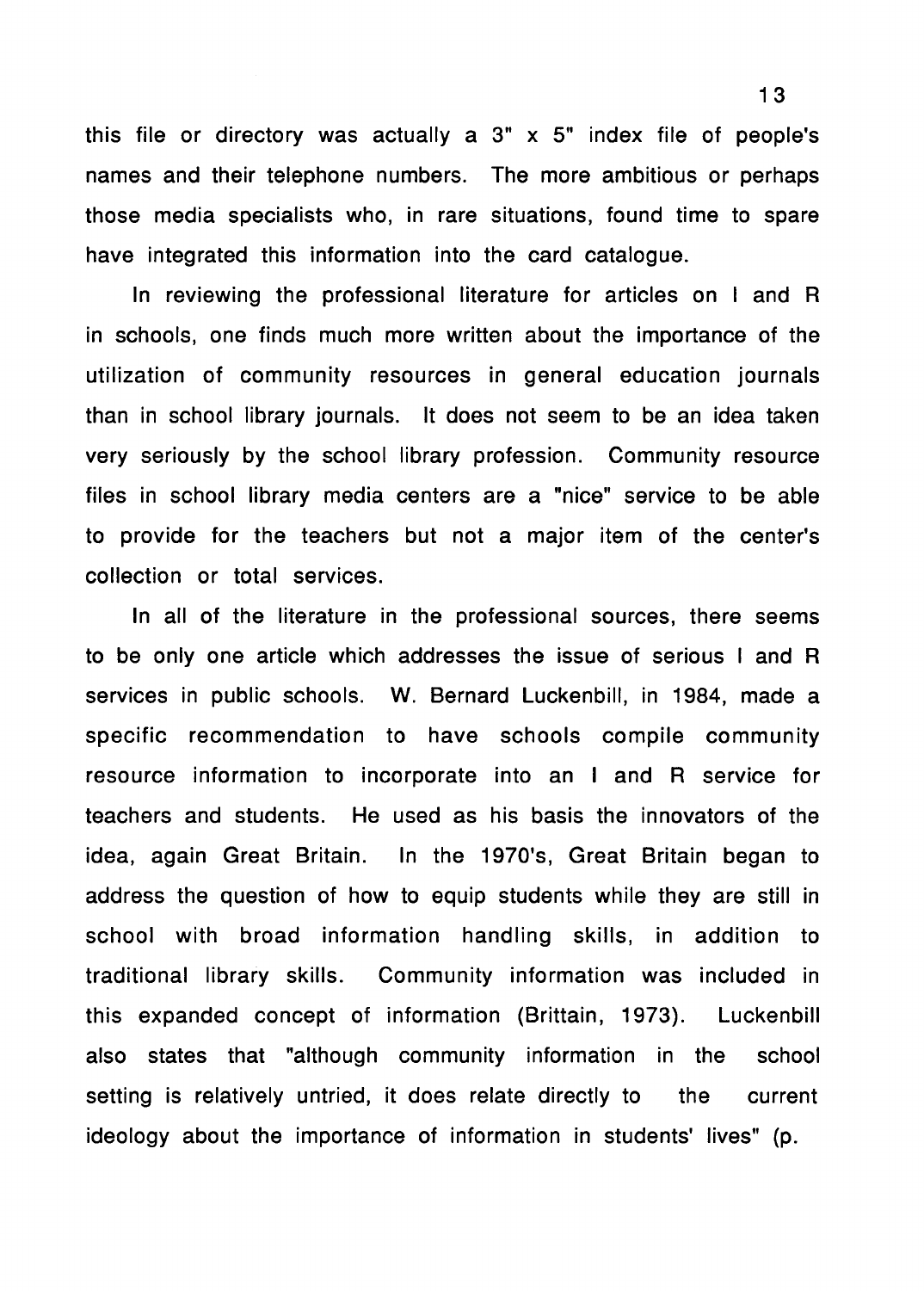262). The joint American Association of School Librarians and Association for Educational Communication and Technology standards of 1975 were clear in their mandate that school media programs "assist learners to grow in their ability to read, generate, evaluate, and apply information that helps them to function effectively as individuals and to participate fully in society" (AASL and AECT, 1975, p. 4).

The American Association of School Librarians, in its definition of information services for children and young adults, identified the providing of access to community resource files in both printed and directory formats as one of six major aspects of information service today (Luckenbill, 1984, p. 262). However, in spite of the professional mandate, public schools have not gone beyond the traditional speakers' directory for classroom use. They cite as reasons a lack of time and money, and the controversial nature of much of the information that would be provided.

Evident from the foregoing review is the fact that community resources means two very different things to the public library and the school library. Also evident is the fact that professional organizations of both sectors **view** the assimilation and dissemination of community resources information to be high priority services. Translating idealistic philosophies into practical realities has been a challenge.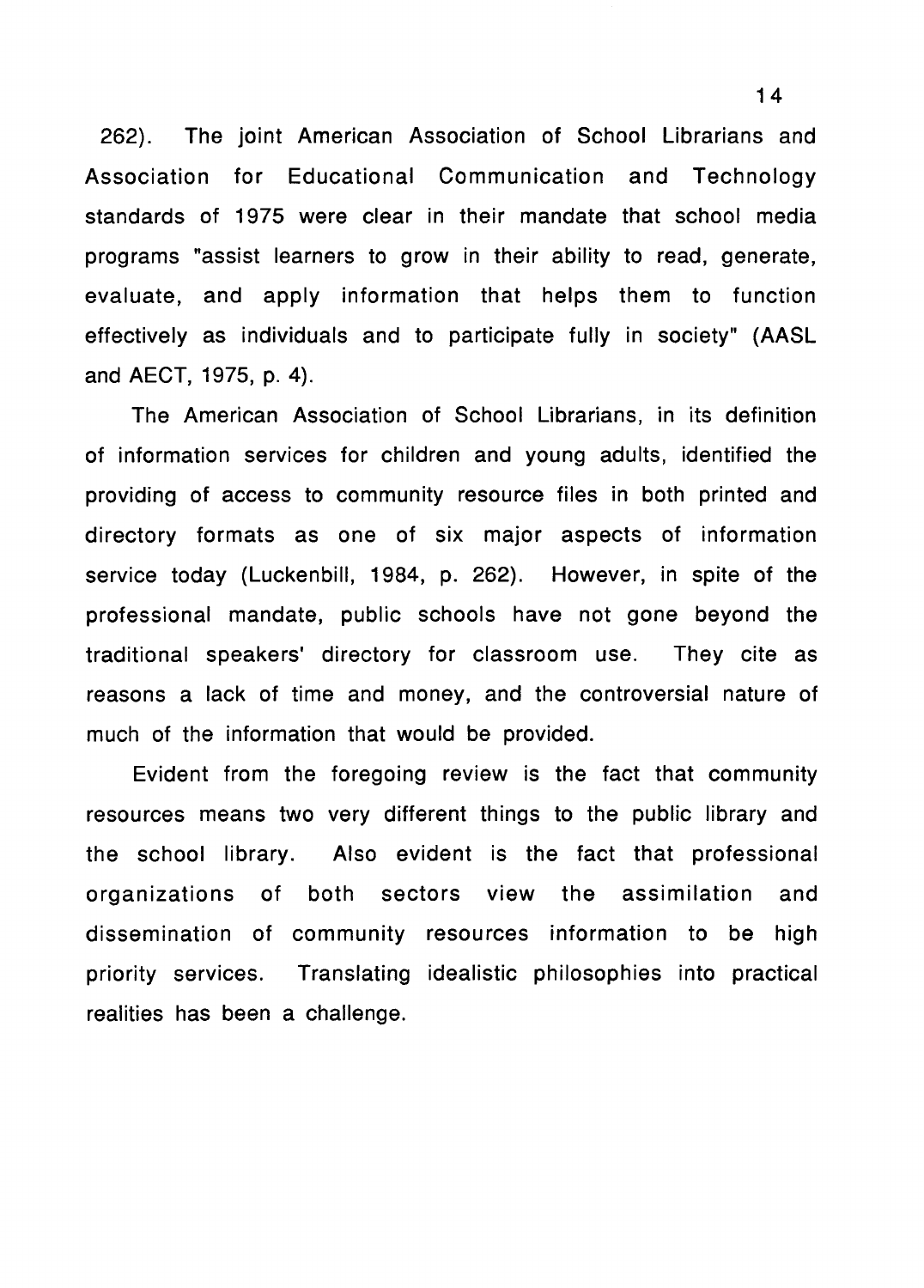#### Chapter 3

#### Methodology

In reviewing past programs, a key idea seemed to appear repeatedly, the importance, the necessity, of careful and detailed pre-planning. This research project has delineated three phases of an Information and Referral Service which must be specifically outlined before the actual gathering of the data can begin: (a) What resources to include, (b) What information about each resource to include, and (c) How to handle the information. A fourth phase, how to organize the collected information, needs to be generally outlined but the information itself will determine the final organization of the delivery system.

In planning the practicalities of a Community Resource Directory for a school and its community, this researcher turned to an idea referred to in the Literature Review section of this paper: the major failing of many programs is the attempt to include everything. The starting point for any Information and Referral Service should be the intended public and its specific needs. Keeping this caveat in mind, it seemed to be initially critical to establish some definite limitations as to what resources would be included. The following specifications were used in determining this.

- 1. A thirty mile radius from the school would be used to determine inclusion. The Turkey Valley School System is unique in that it covers areas from three different counties. The thirty mile figure includes these three county seats.
- 2. All local, state, and federal government offices, agencies, and organizations were included.
- 3. The Turkey Valley Community School District includes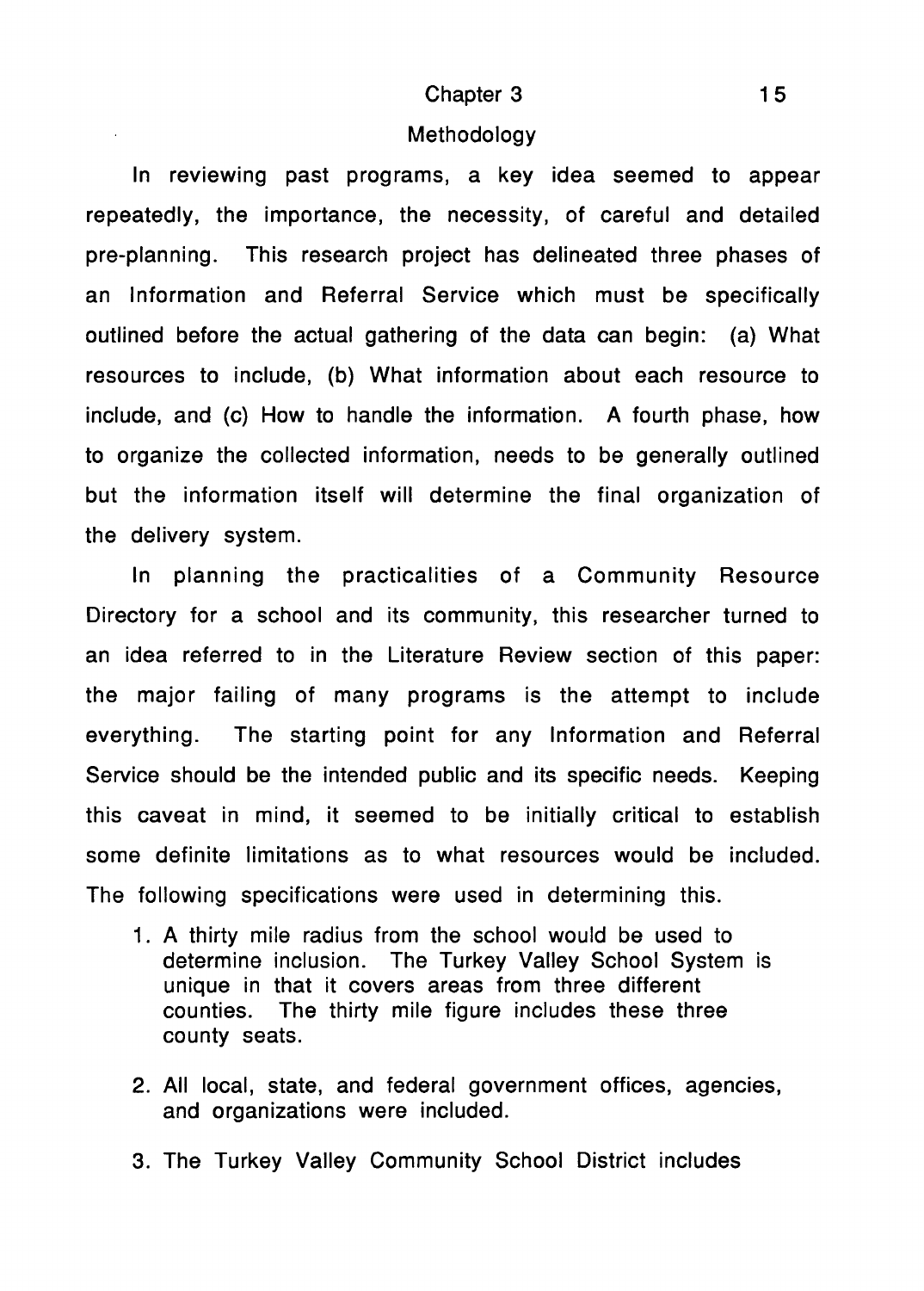seven small towns; therefore, any local municipal office or organization were included.

- 4. Private businesses were included if they have services that could be potential contributions to curriculum enrichment.
- 5. Individual members of the community were included if they have a hobby, skill, experience, etc. that they would be willing to share.
- 6. Local businesses were included if they have special facilities to aid the aged or the handicapped.
- 7. Major emergency phone numbers were included, such as hospital, fire and ambulance.
- 8. One exception to the 30-mile limit was the Keystone Area Education Agency. This organization provides direct service to the Turkey Valley area but has its main office in Elkader.

This researcher must continually refer to the major warning stated in this paper and cited by numerous previous studies: be careful not to try to include everything. Therefore, some specific classifications of information that were not included are:

- 1. Religious organizations.
- 2. Private businesses wishing to advertise.
- 3. Recreational facilities that require fees.
- 4. Individuals who charge fees for their services.
- 5. State and Federal Agencies that are outside the thirty-mile limit except the Keystone AEA.

Another phase of the program which must be very well planned and well organized is that which determines how the information is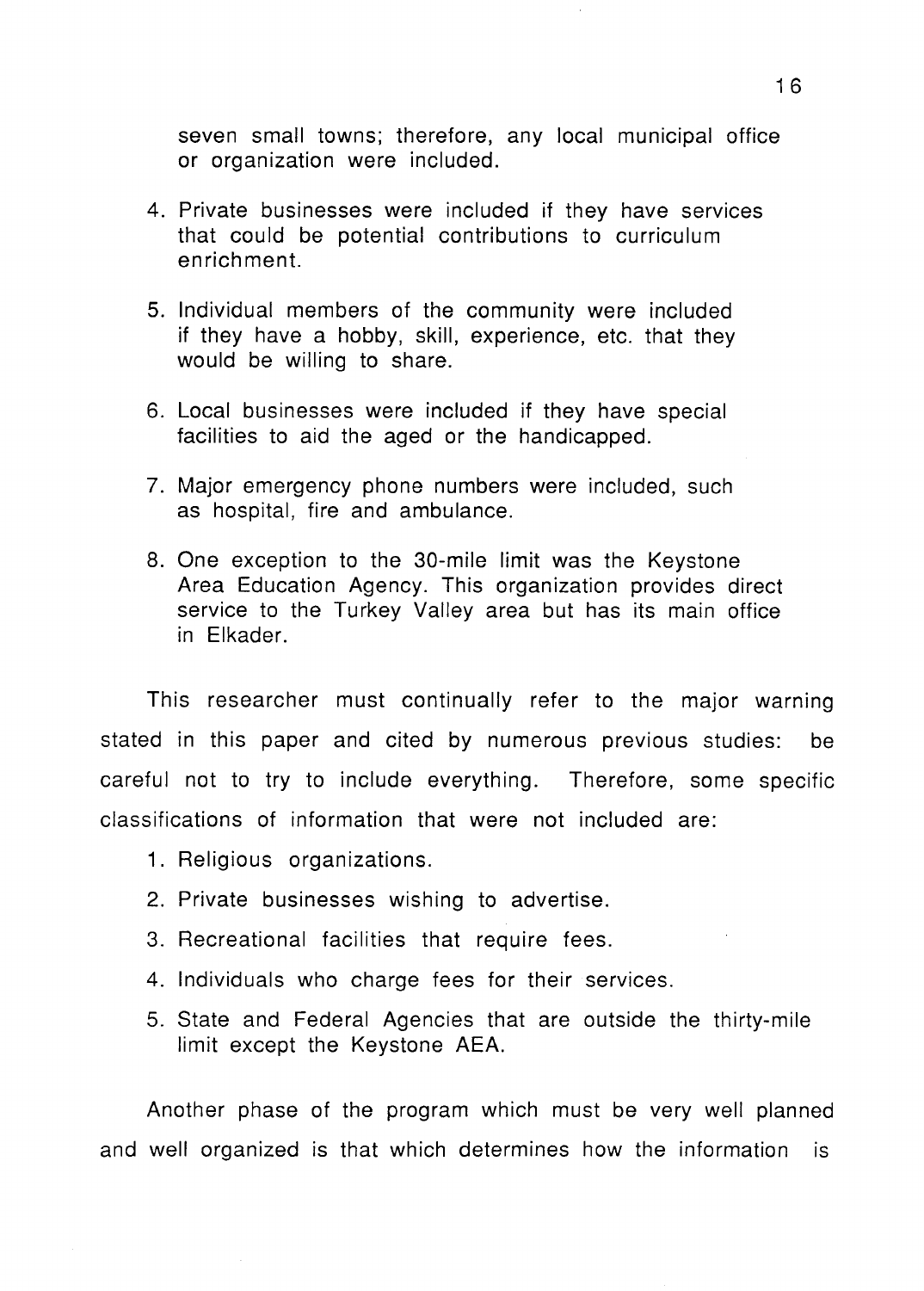to be gathered. The types of information sources can be grouped into three basic categories: (a) government agencies, (b) private businesses, and (c) individual citizens. Since the information was obtained from and about a variety of types of sources, an instrument needed to be compiled for each of these types of sources. At the same time, in compiling the instruments, a third phase was planned, that of deciding what specific items of information to gather from and about the sources.

To gather the pertinent information from government agencies, a questionnaire was compiled to be used in conjunction with a telephone interview. (see Appendix B) The initial list of sources was obtained from the local telephone directories. Then, a followup telephone interview was used to fill out the items on the questionnaire by the researcher.

To obtain information from private businesses, a survey was completed by the teachers at Turkey Valley to initially identify potential sources. (see Appendix C) The local yellow pages and newspapers were also used to identify possible sources. A specific questionnaire was mailed to each of the businesses. (see Appendix D)

The third category of information sources is that of individual citizens in the community. A special questionnaire was compiled to be mailed directly to members of the community. (see Appendix E) Several factors governed to whom these questionnaires were mailed: (a) all of the families on the Turkey Valley School mailing list, (b) people suggested on the initial teacher survey, and (c) other possibilities found by reading several months issues of the local

1 7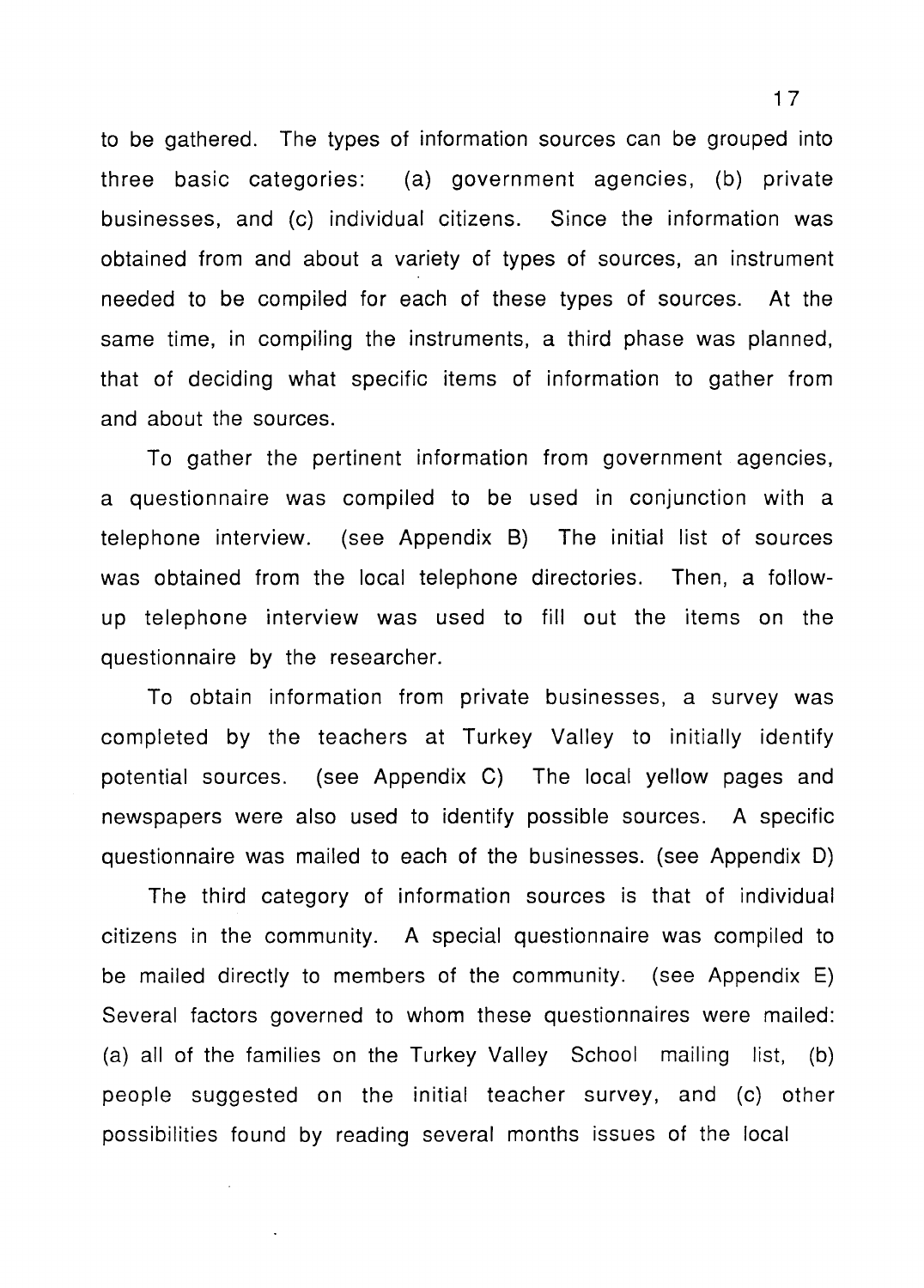newspapers. This questionnaire was mailed to the parents of Turkey Valley students through an all-school information mailing at the end of the first semester in January, 1988. The other people identified as possible resources were mailed questionnaires at that time, also. Follow-up telephone interviews were conducted when some necessary information was omitted or when some items needed further clarification. People frequently forgot to specify to which age groups they would be willing to present.

Once the information had been gathered, the last phase had to be addressed: how to organize this information and in what format so as to best facilitate ease of access for the teachers and the community members? For this project, a directory format was chosen to be compiled in looseleaf binders. This will make periodic up-dating easier. This directory was comprised of a major alphabetized section of each community resource with several different types of indexes and cross references. An added section at the end of the directory was one which contained 800-toll free numbers of agencies that might be able to provide assistance in areas such as child abuse, alcoholism, and income tax forms. These numbers were obtained from a list compiled by a local human services agency.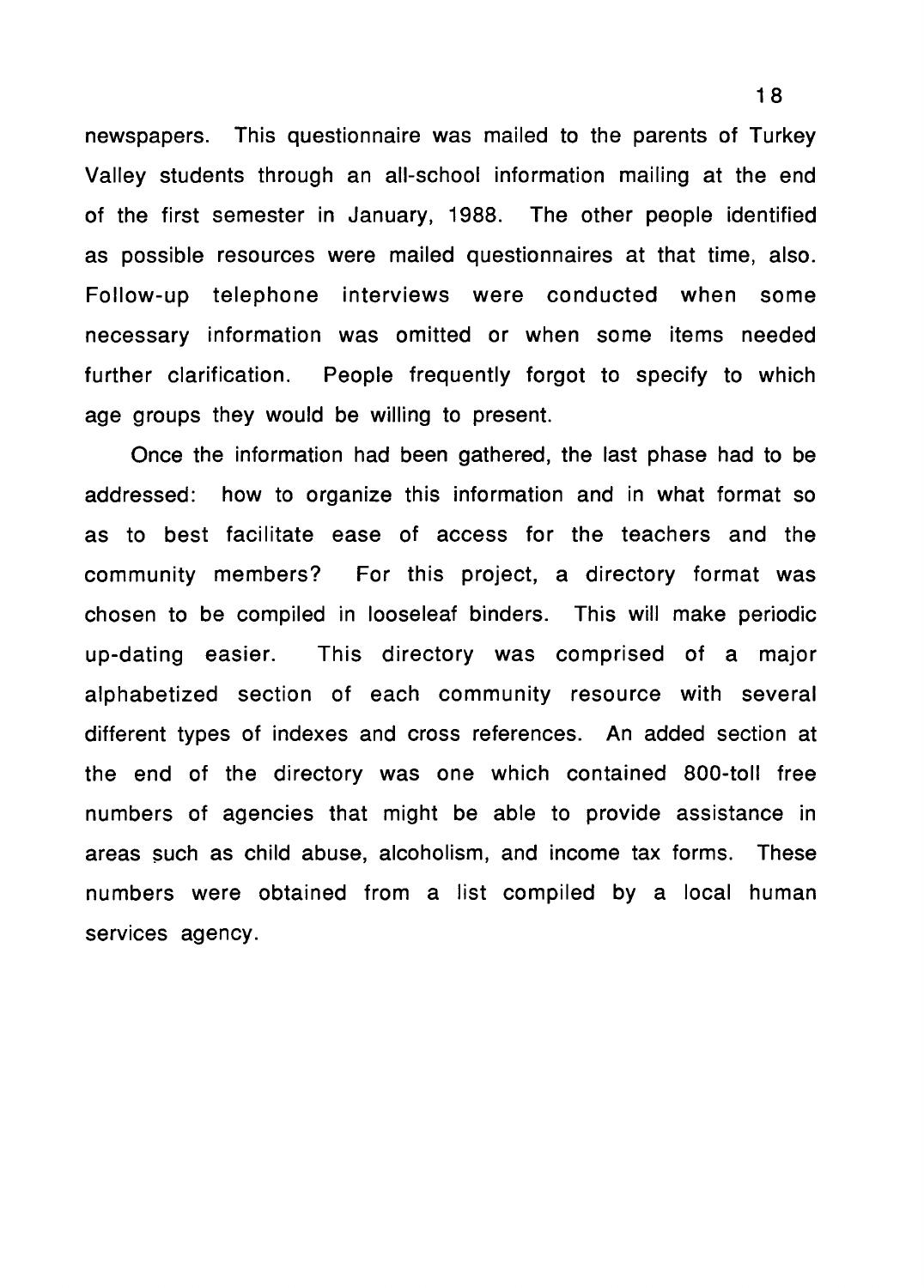#### Chapter 4

#### Analysis, Conclusions and Recommendations

In the Literature Review of past community resource programs, four ideas were frequently mentioned as major necessities in predicting the success of any community resource project. These four requirements were: (a) a trained staff in Information and Referral, (b) adequate budgets and time allotments, (c) administrative support, and (d) continued interest and updating.

The first requirement was for a staff member trained in I and R. This researcher was not, and, therefore, was at a decided disadvantage. Information gathered from a literature review and the standards set up by the American Library Assocation had to serve as guidelines for this project. The final procedure could be called the modify-as-you-go plan.

Another requirement was for administrative support. One of the new goals of the Turkey Valley Community School board was to make better use of its community's resources. Because of this pre-set attitude, this research project had a strong commitment of support from the administration. Turkey Valley School District covered the costs of all printing, photo-copying, postage, stationery and telephone bills. It is hoped that the directory will prove a good return on the school's investment.

Although the first part of the third requirement, adequate budget, was well covered, the second part of that requirement, adequate time allotment, was the major stumbling block. All of the information gathering was done through mailed questionnaires or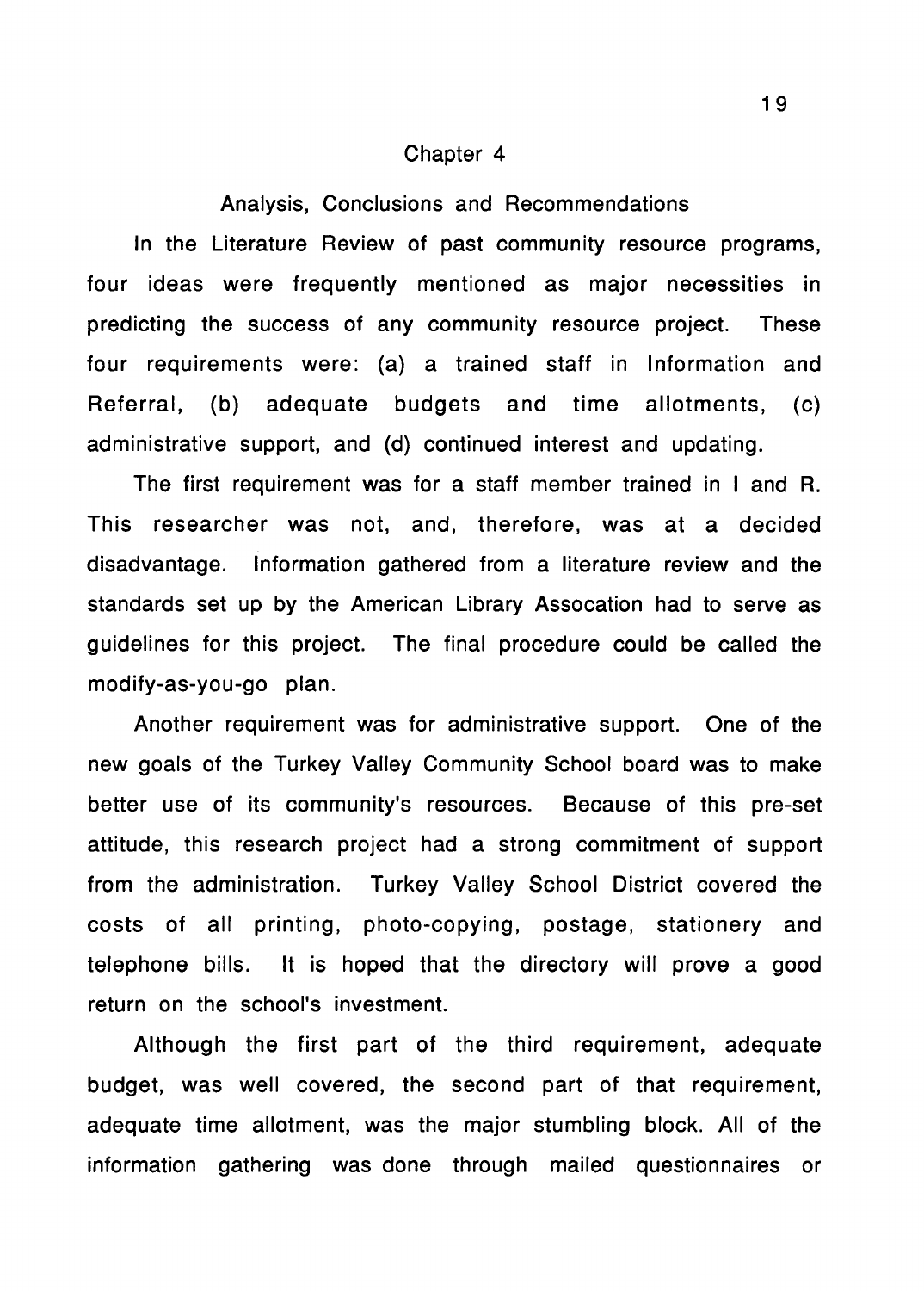telephone interviews. All of this work on this particular project had to be done after the regular work day at 3:30 p.m.

The information for the directory was divided into three basic categories: (a) individuals, (b) local businesses, and (c) government offices and agencies. To obtain information from and about individuals in the community, 600 questionnaires were sent in an all school mailing. Twenty questionnaires were returned and, of those twenty, thirteen had to be followed up with a telephone interview to clarify their answers. Finding just these thirteen individuals at home was a challenge.

This researcher has several possible explanations as to why so few returns came from individuals: the questionnaire was part of a general school mailing and lost its significance with the other information in the same envelope; the questionnaire lost its personal appeal with the other items in the envelope; or people were reluctant to offer their services or knowledge thinking they were not important or significant enough. One feels that a more productive return would have resulted if personal contacts could have been made, again making time a major roadblock.

Time problems proved a major factor in the necessity for modifying the information gathering method with government offices and service agencies. Initially, a telephone contact with each office was planned. Five calls were made before the plan was modified. The person who answered the phone was usually not the spokesperson for the organization. When the contact person came onto the line, more time was needed to repeat the intent of the call.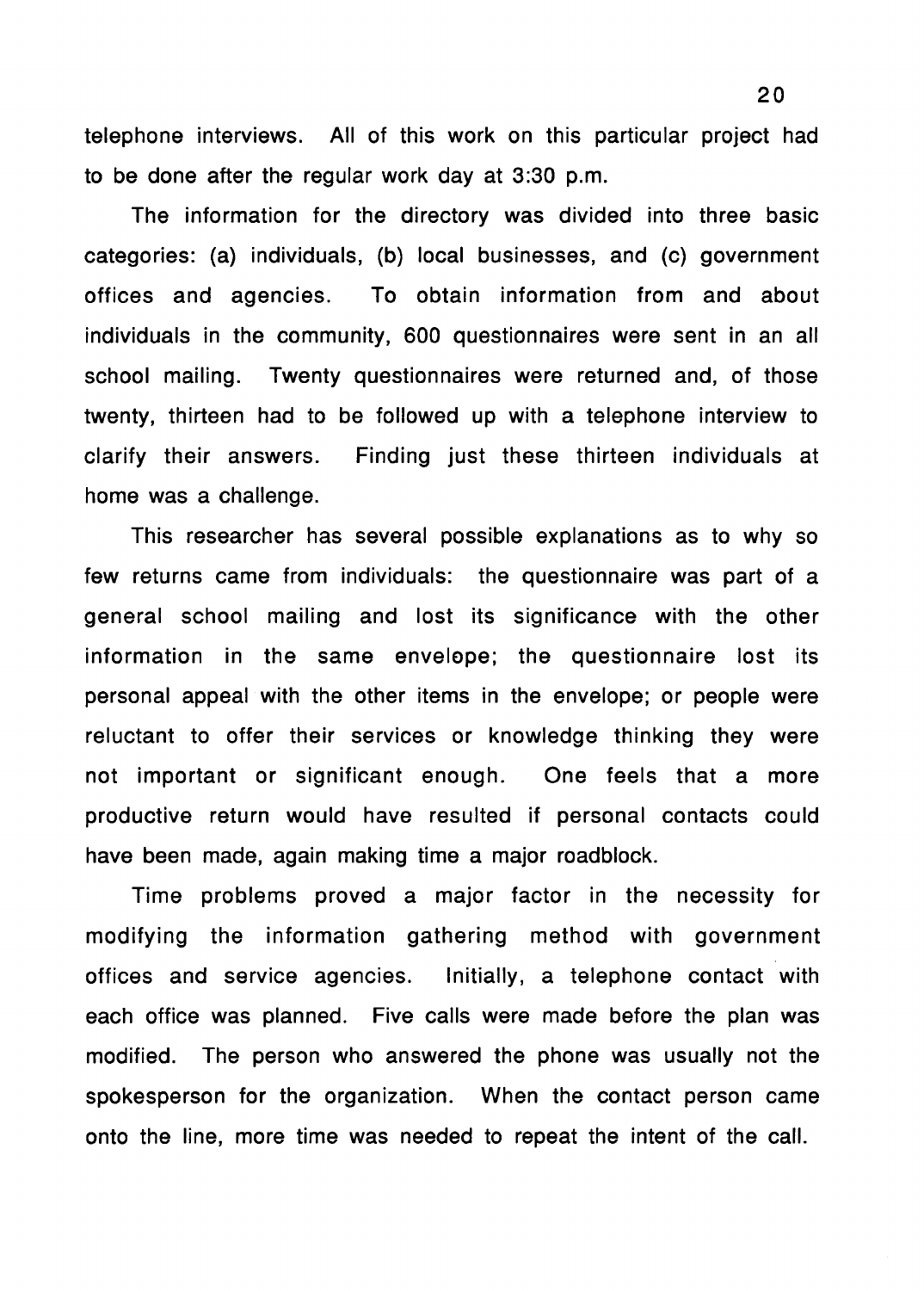Without fail, all persons initially thought the call was soliciting a paid entry in some type of directory. After this confusion was clarified, the spokesperson was all too willing to provide vast amounts of information, supplying superfluous items for this project. Tact required the interviewer to listen. Because of all of these problems, each telephone interview took between twenty and thirty minutes. Considering the fact that the telephone interviews could not be made until 3:30 p.m., and considering the fact that these government offices and service agencies all closed either at 4:00 p.m. or 4:30 p.m., and considering the fact that none of these offices was open on Saturdays, the researcher composed a new questionnaire and cover letter to send to all identified offices. The response to this mailing was overwhelming in the large number of returns.

Ironically, this project began with the planned proposal of mailing questionnaires to individuals and businesses and telephone interviews with government and service agencies. Results of this project have shown the opposite to be more effective: mailing questionnaires to government and service organizations, and conducting telephone interviews with individuals and businesses.

The fourth requirement for a successful community resources program, continued interest and updating, will provide a new challenge for the future. The format of the directory for Turkey Valley was chosen specifically with this purpose in mind. A threering binder was selected to make additions and deletions easily handled. However, considering the amount of time involved in the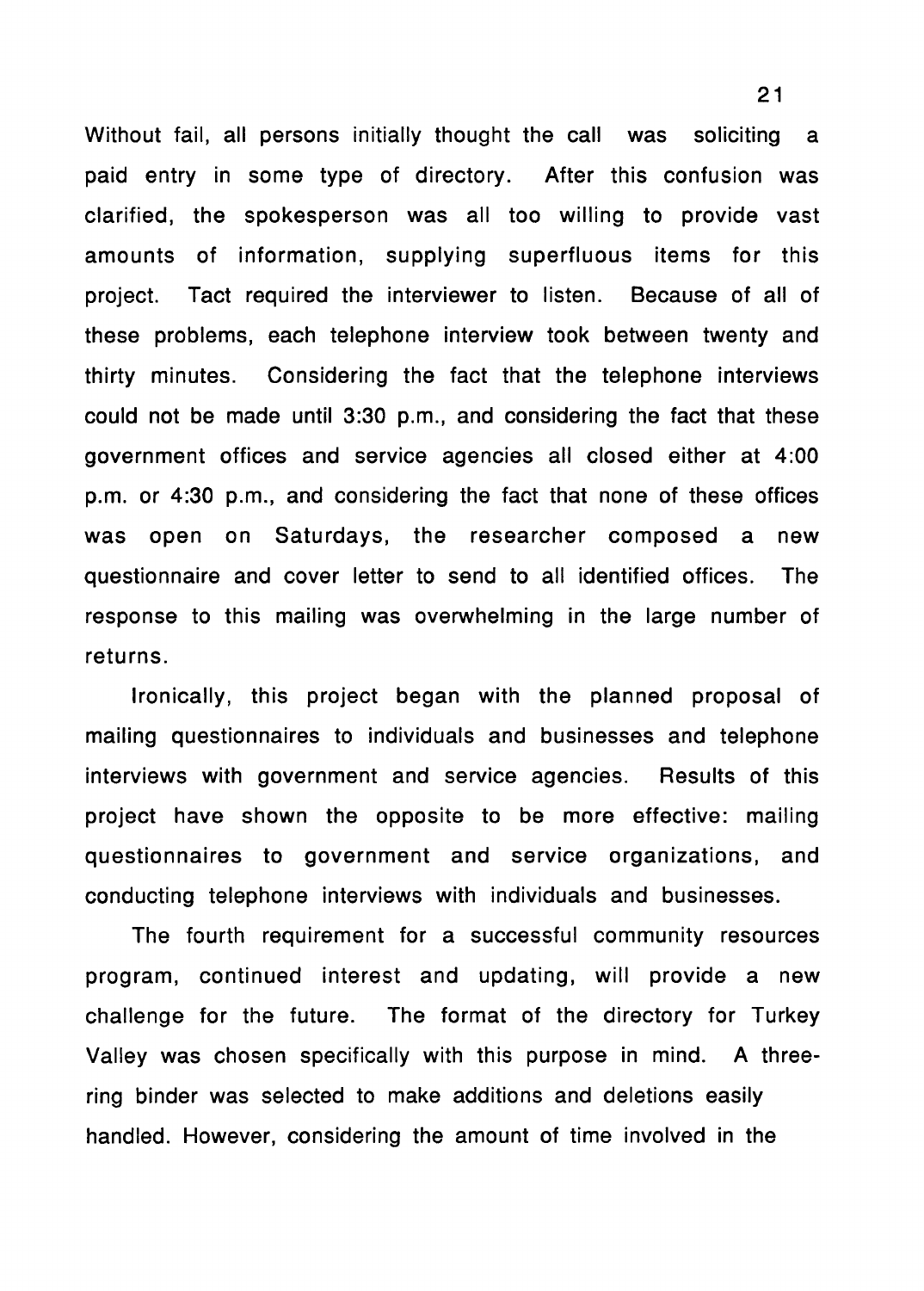initial project, it is doubtful that a thorough updating will be done. From the foregoing evaluation, it would seem that an adequate time allotment is the major necessity for a successful community resources directory. In a public library, it is possible to have a paid staff member work on community resources, exclusively. However, this may not be feasible for public school library media programs. Perhaps this would be a project for a parent volunteer group or a Friends of the Library organization. From the personal responses of individuals who knew of this project, it would seem that a Community Resources Directory would be appreciated and utilized by members of the school and community. The final product of this research paper is only a beginning. There is no final completion of a Community Resources Directory; it is always an on-going project.

Copies of this directory will be distributed throughout the community with one going to each of the local public libraries and other copies given to various local businesses and civic organizations. The possibility will be explored of reproducing additional copies that could be ordered by individual members in the community for a small fee.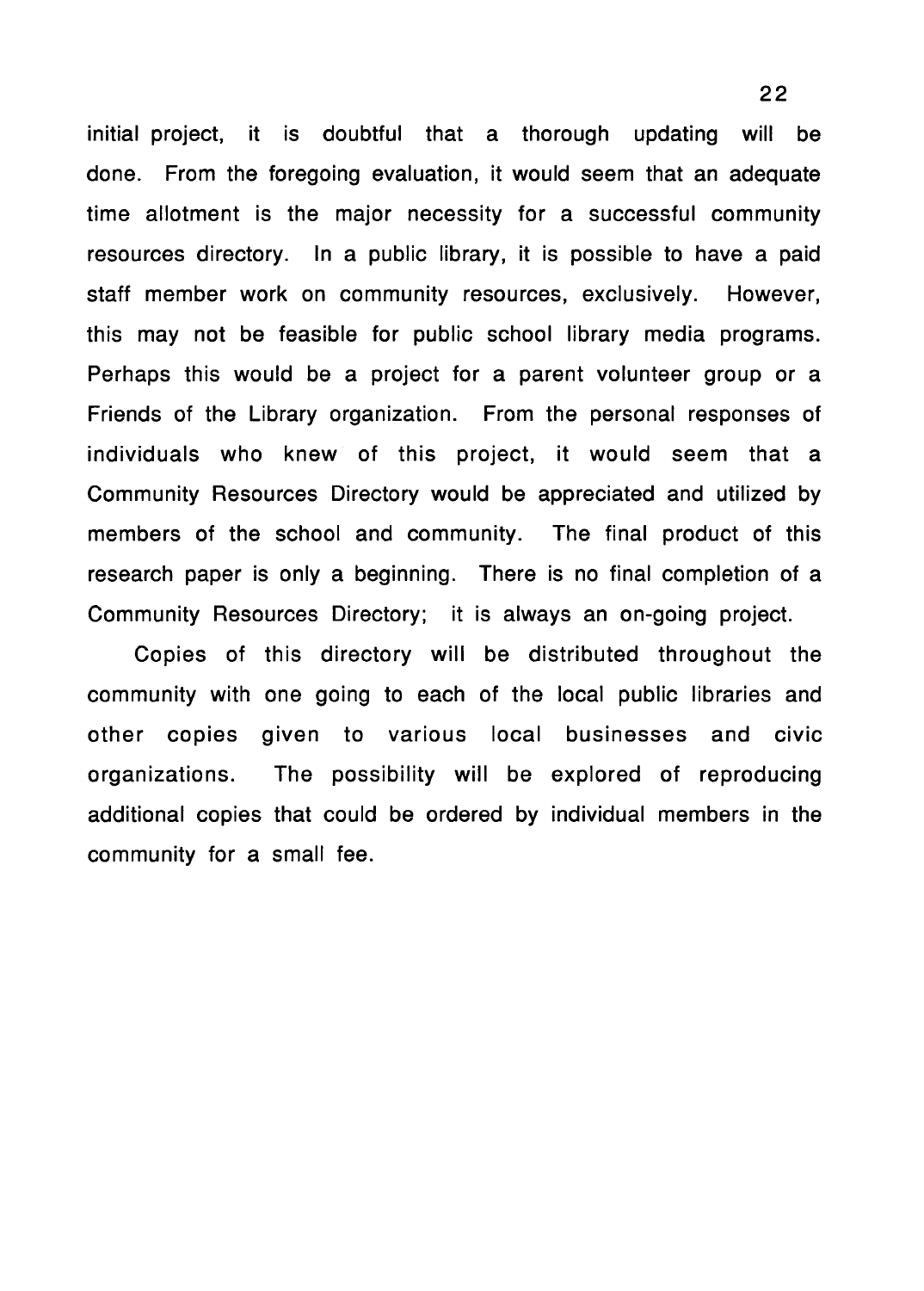- American Association of School Librarians, and Association for Educational Communications and Technology. **Media** Programs: District and School. Chicago: American Library Association, 1975.
- Ayers, Linda. "Community Resource Directory." Idaho Librarian No. 32 (April 1980): 43-45.
- Becker, Carol A. Community Information Service. College Park: University of Maryland, College of Library and Information Services, 1975.
- Berman, Sanford, and James P. Danky, eds. Alternative Library Literature, 1982/1983: A Biennial Anthology. Phoenix, AZ: Orynx Press, 1984.
- Brittain, J. M. "Instruction of Students in Handling of Information." In Proceedings of the NATO Information Science Advanced Studies Institute. Wales: College of Librarianship, 1973.
- Campbell, Reaid F., et. al. The Organization and Control of American Schools. 5th ed. Columbus: Charles E. Merrill, 1985.
- Capling, Carole, and Ira Reddy. "Cooperation-Public Library and Community Information Centre." Ontario Library Review 64 (June 1980): 109-11.
- Carey, Helen H., and Deborah R. Hanka. Use Your Community As a Resource. New York: Franklin Watts, 1983.
- Childers, Thomas. The Information Poor in America. Metuchen, NJ: Scarecrow Press, 1975.
- --------, Tom, et. al. Community Information Services. Birmingham, England: West Midland Branch of the Library Association, 1979.
- Croneberger, Robert, Michele Kopecky, and Carolyn Luck. The Library as a Community Information and Referral Center. Morehead, KY: Morehead State University, 1975.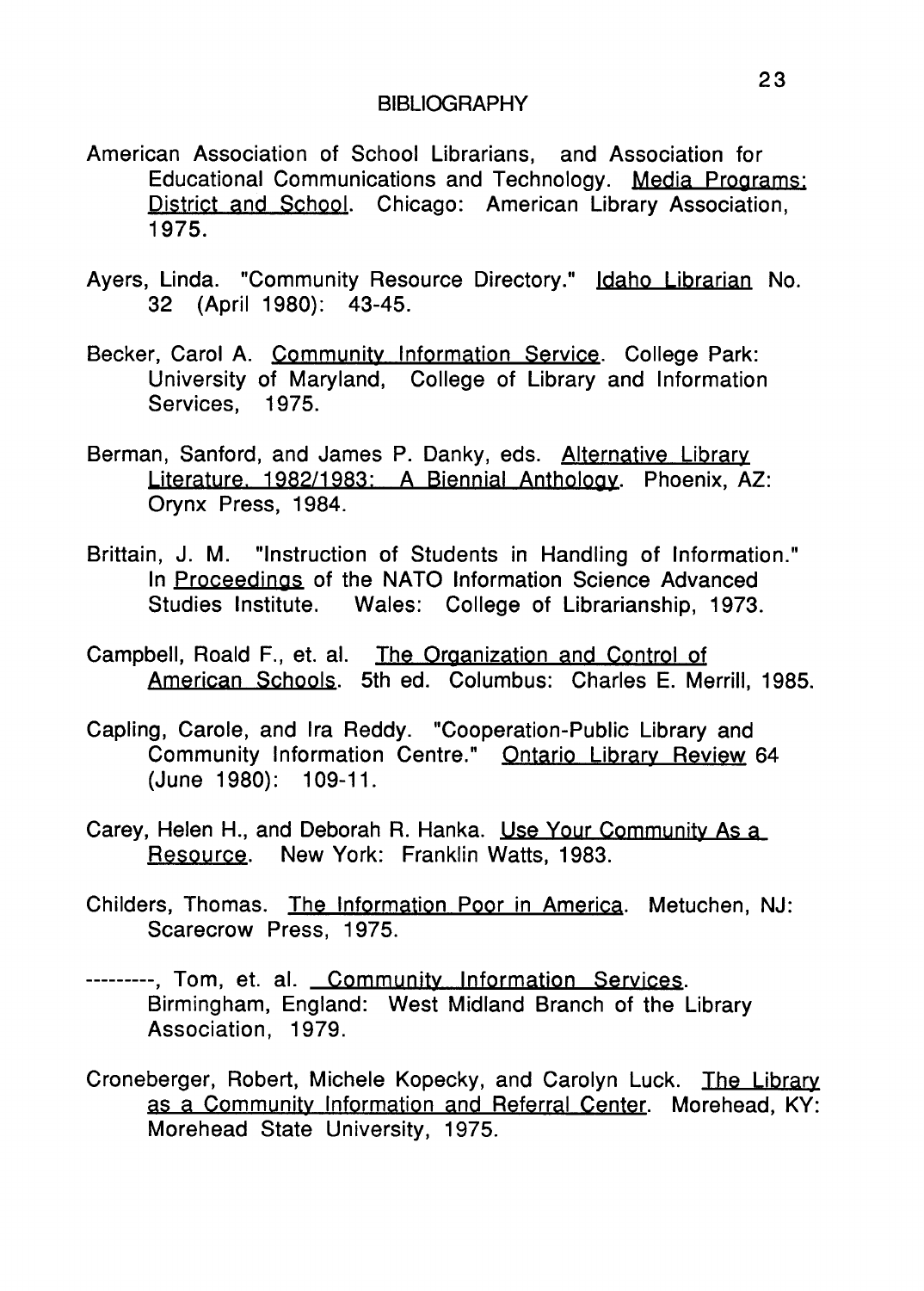- Durrance, Joan C. "A Model for the Selection Factors Which Affect the Public Policy Information Needs of Citizens Groups." Library Research 4 (1982): 23-49.
- Garrison, Guy, ed. Total Community Library **Service.** Chicago: American Library Association, 1973.
- Houk, Annelle, and Carlotta Bogart. Media Literacy: Thinking About. Dayton, Ohio: Pflaum/Standard, 1974.
- Kindred, Leslie W., Don Bagin, and Donald R. Gallagher. The School and Community Relations. Englewood Cliffs, NJ: Prentice-Hall, 1984.
- Library Association. Community Information: What Libraries Can Do. London: Library Association, 1980.
- Lukenbill, W. Bernard. "Providing Community Information in the School Library Media Center: A Time for Action." Catholic Library World 55 (May/June 1984): 260-266.
- Mershon, Loretta K. "A Model Automated Resource File for an Information and Referral Center." Special Libraries 71 (August 1980): 105-14.
- Meyer, Rayme, and Ronnie Davis. "The Community Information Project at Alameda County." Library Journal 107 (December 15, 1982): 2315-17.
- Pink, William T., and Kathryn M. Borman. "Building Community-School Programs in Two Cities." The Urban Review 18, No. 2 (1986): 105-116.
- Rennie, Janet. "Learning How To Help the Citizen." Library Association Record 83,  $\hat{7}$  (July 1981): 335 & 353.
- Schuman, Patricia Glass, ed. Social Responsibilities and Libraries. New York: R. R. Bowker, 1976.
- Seymour, Whitney North, ed. The Changing Role of Public Libraries. Metuchen, NJ: Scarecrow Press, 1980.

 $\mathcal{V}$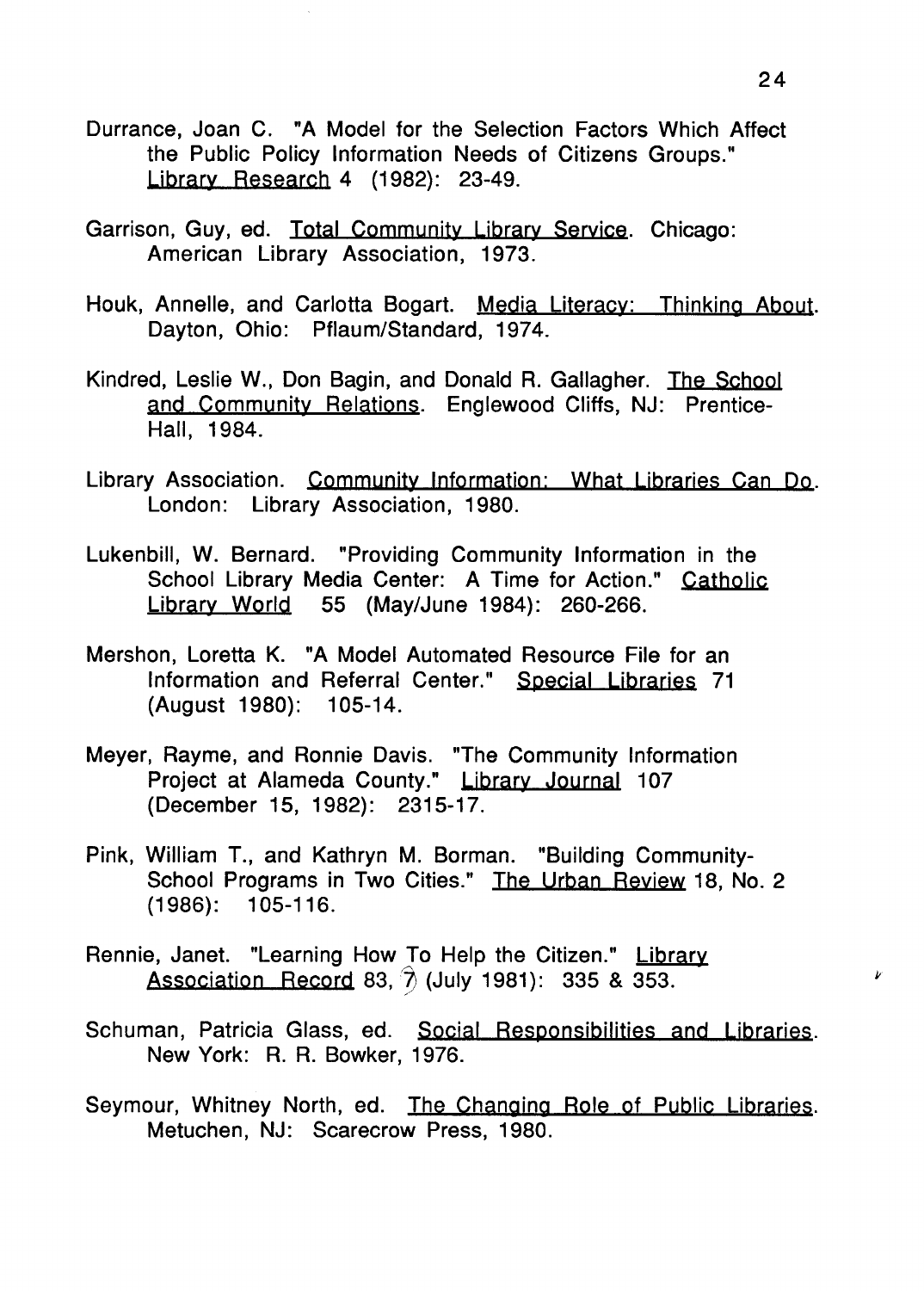- Shores, Louis. Basic Reference Sources. Chicago: American Library Association, 1954.
- Sussman, Barbara. "Human Data Bank." Library Journal 104 (March 1, 1979): 537.
- Turick, Dorothy. LJ Special Report #5; Community Information Services in Libraries. New York: R. R. Bowker, 1978.
- Willis, Donald C. "Seattle Public Library and Local University Join in \$14,000 Community Information Experiment." American Libraries 11 (November, 1980): 624.
- Wilson, Patricia J. and Ann C. Kimzey. Happenings: Developing Successful Programs for School Libraries. Littleton, CO: Libraries Unlimited, 1987.
- Wood, Rulon Kent. The Instructional Media Library: Vol. 2 Community Resources, Englewood Cliffs, NJ: Educational Technology Publications, 1981.
- Yates, Rochelle. A Librarian's Guide to Telephone Reference Service. Hamden, CT: Professional Publications, 1986.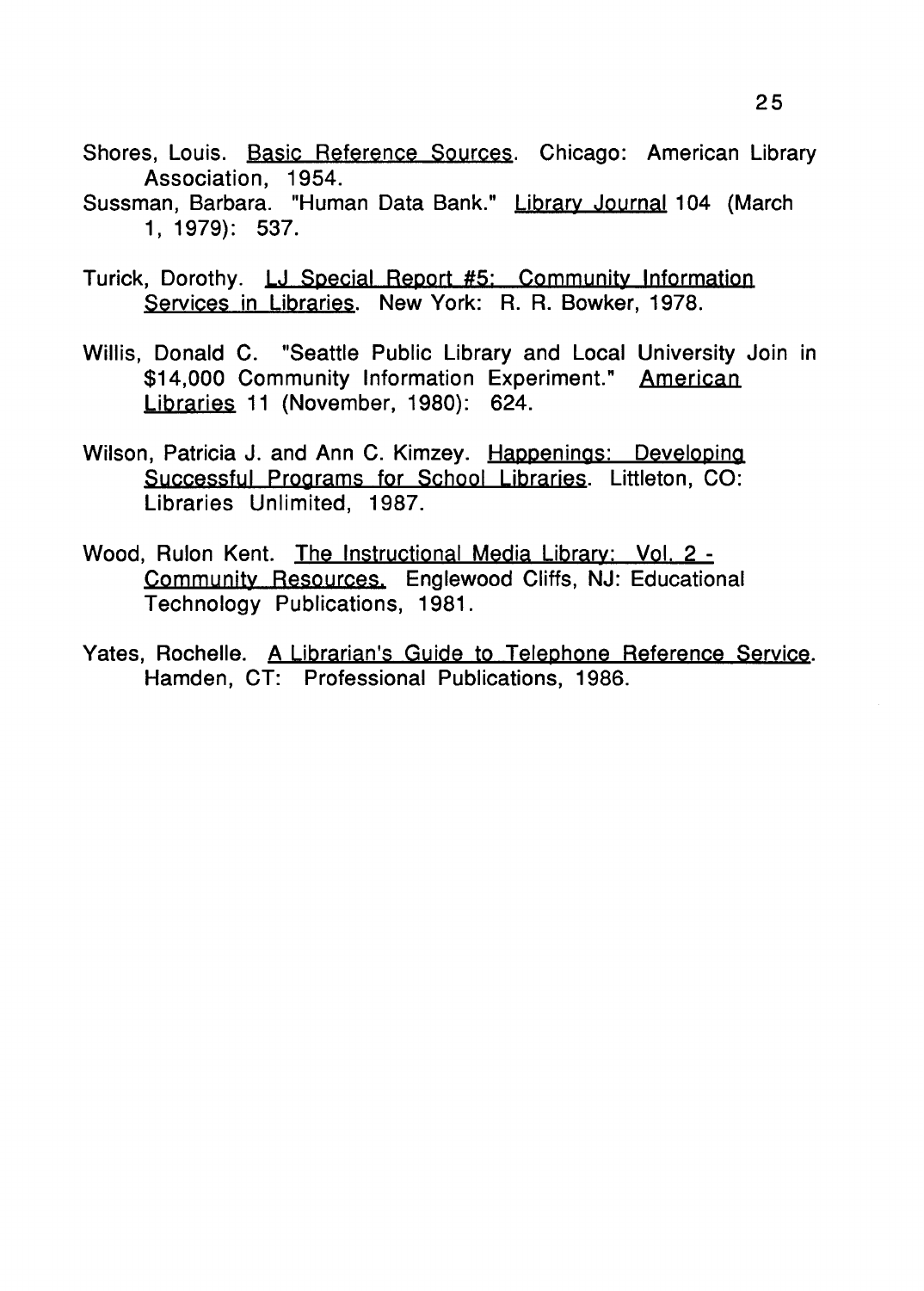#### APPENDIX A

National Standards for Information and Referral Services Standards and criteria for the resource file were published by the Alliance of Information and Referral Services in December 1974, pages 8-9.

Standard: The services must maintain an accurate, up-to-date resource file, which must contain codified information about resources available.

1. Criterion: resource file development by qualified personnel shall include activities that update and maintain the information already gathered. These activities shall include a general survey of all existing bonafide agencies and services available and, as necesary, site visits to agencies and services.

2. Criteria relevant to the resource file:

a. The resource file shall contain an alphabetical list by legal name and appropriate cross-referencing of all bonafide public, private, and voluntary agencies that provide essential human services. (For public agencies, the major governmental entity and department should be listed -- e.g., Doe County, Government, Housing and Urban Development Division, Public Housing Office.)

b. The resource file shall contain a service or problem category file with extensive cross references.

c. The resource file shall contain an area file of agencies and services in commonly accepted geographical subdivisions (this requirement should be considered optional depending on the nature of the geographic area of service).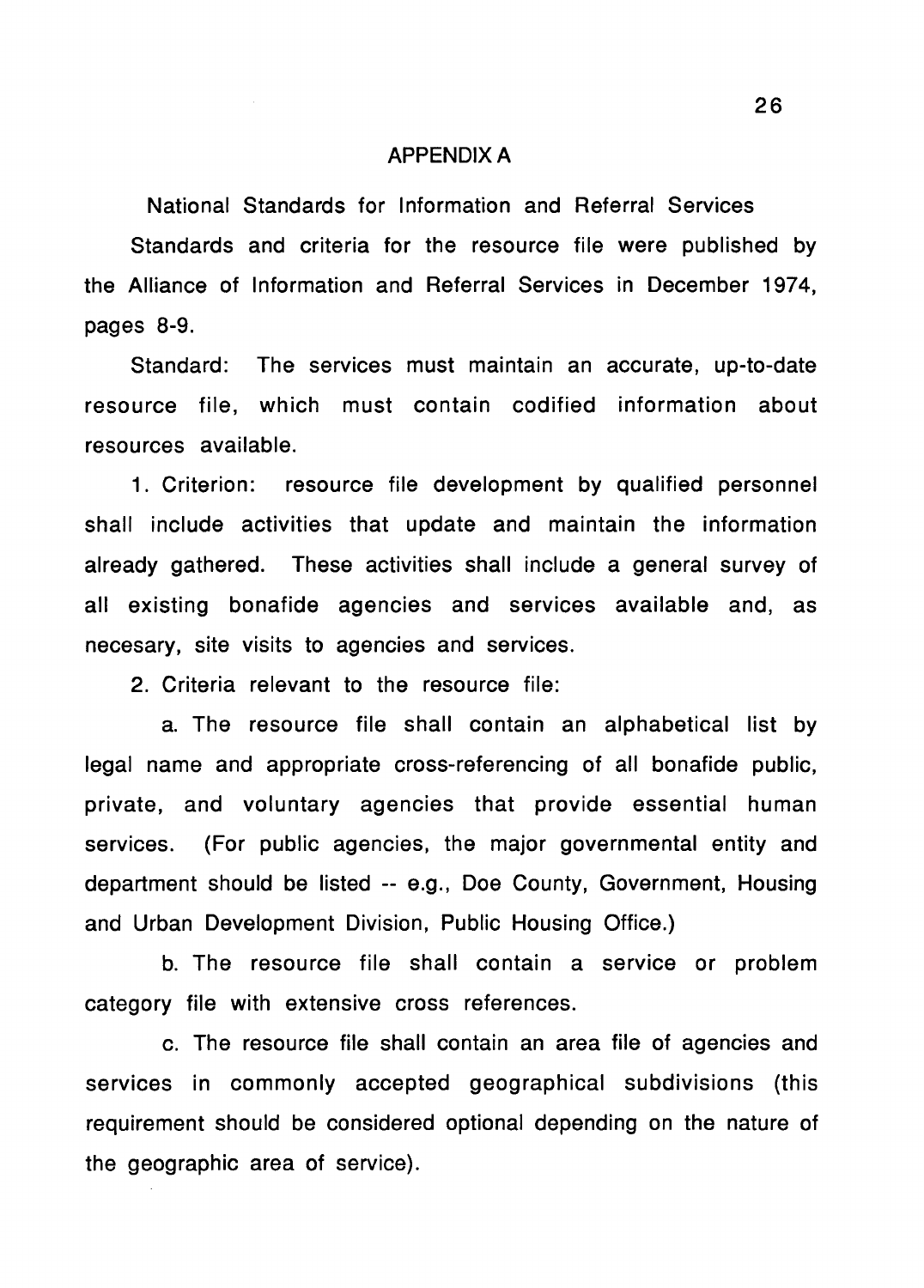d. Each agency listing shall include at least: The legal name, address, and telephone number of the agency; The service provided by the agency; The eligibility requirements of the agency; Application procedures required by the agency; The cost of service (the words "sliding scale" may be sufficient); The length of time on the agency's waiting list, if any; The area served by the agency; Branch offices of the agency; The name of the agency's intake worker (optional); The name of the agency's administrator (optional);

3. Criterion: The resource file shall be updated at least annually.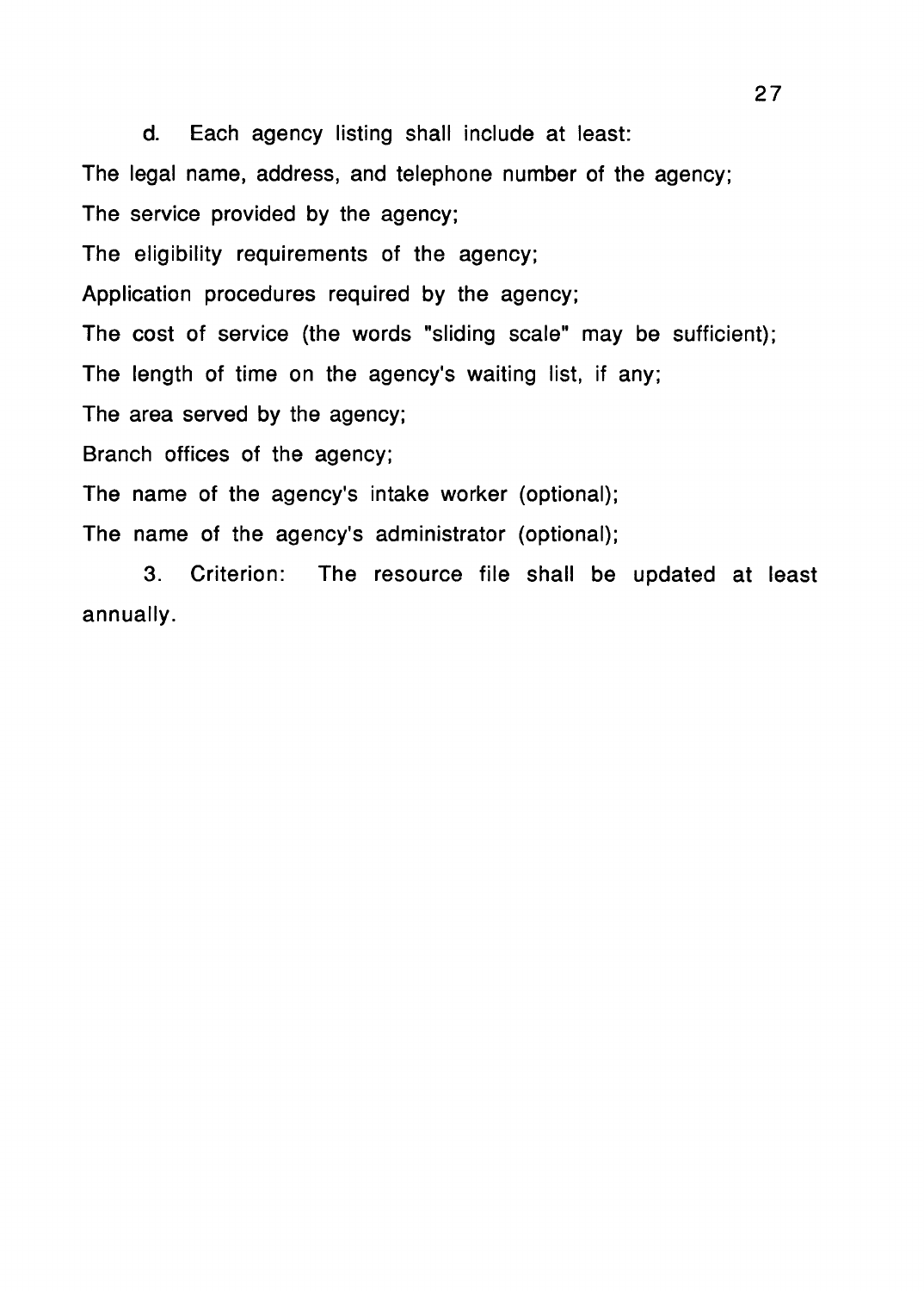## **Turkey Valley Community Schools 28**

Jackson Junction, Iowa 52150 319-776-7461 or 319-776-7496

BOARD OF DIRECTORS ADMINISTRATION ADMINISTRATION Roger Franzen, President Cathy Dietzenbach, Secretary Bernard Busta Roger Anderson Jack Drilling Delbert Kuennen

**APPENDIX B** Keith E. O'Connell, Superintendent Ronald L. Donn, Jr.-Sr. H.S. Principal Jim D. Darnall, Elem. Principal

Government Offices and Agencies Questionnaire

March 1988

To Area Service Agencies:

The Turkey Valley Community School library is in the process of compiling a community resources directory. Included will be services available to the adult members of the community as well as information available to students and teachers through guest speakers and/or special programs. We hope the finished product will be helpful to the members of the communities in our area and also to the teachers and the students in our school.

We would greatly appreciate it if you would take a moment to fill out the enclosed survey if you have a particular service to offer.

Thank you,

Janet Carspecken Librarian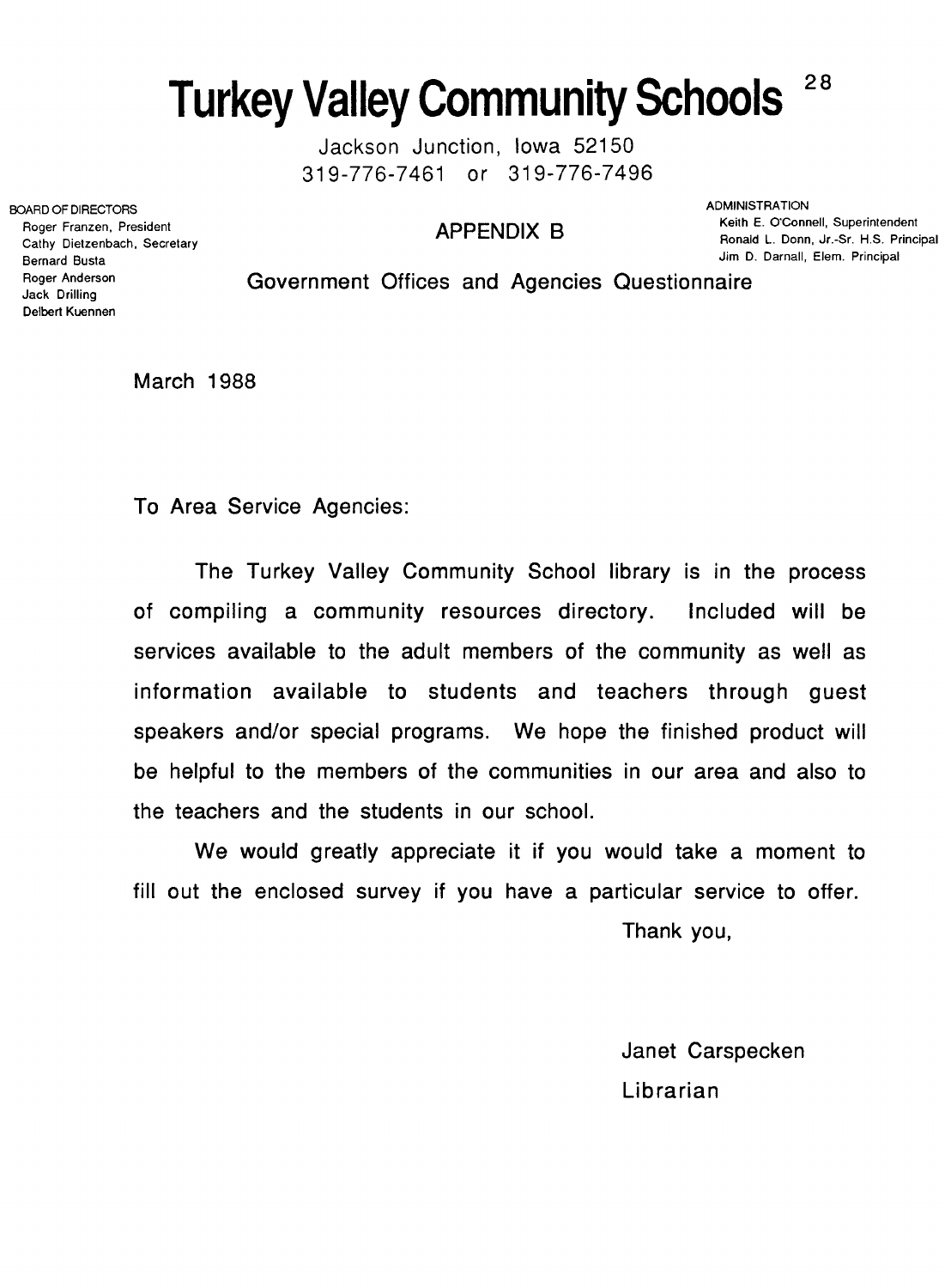### Government Offices and Agencies Questionnaire

1. Name: Director:

Address:

Telephone:

- 2. Service(s) provided:
- 3. Hours and days office is open:
- 4. Eligibility requirements:
- 5. Application procedures:
- 6. Geographic area served:
- 7. Cost:
- 8. Contact person:
- 9. Hand-out materials available:

10. Do you have someone willing to speak to school or community groups?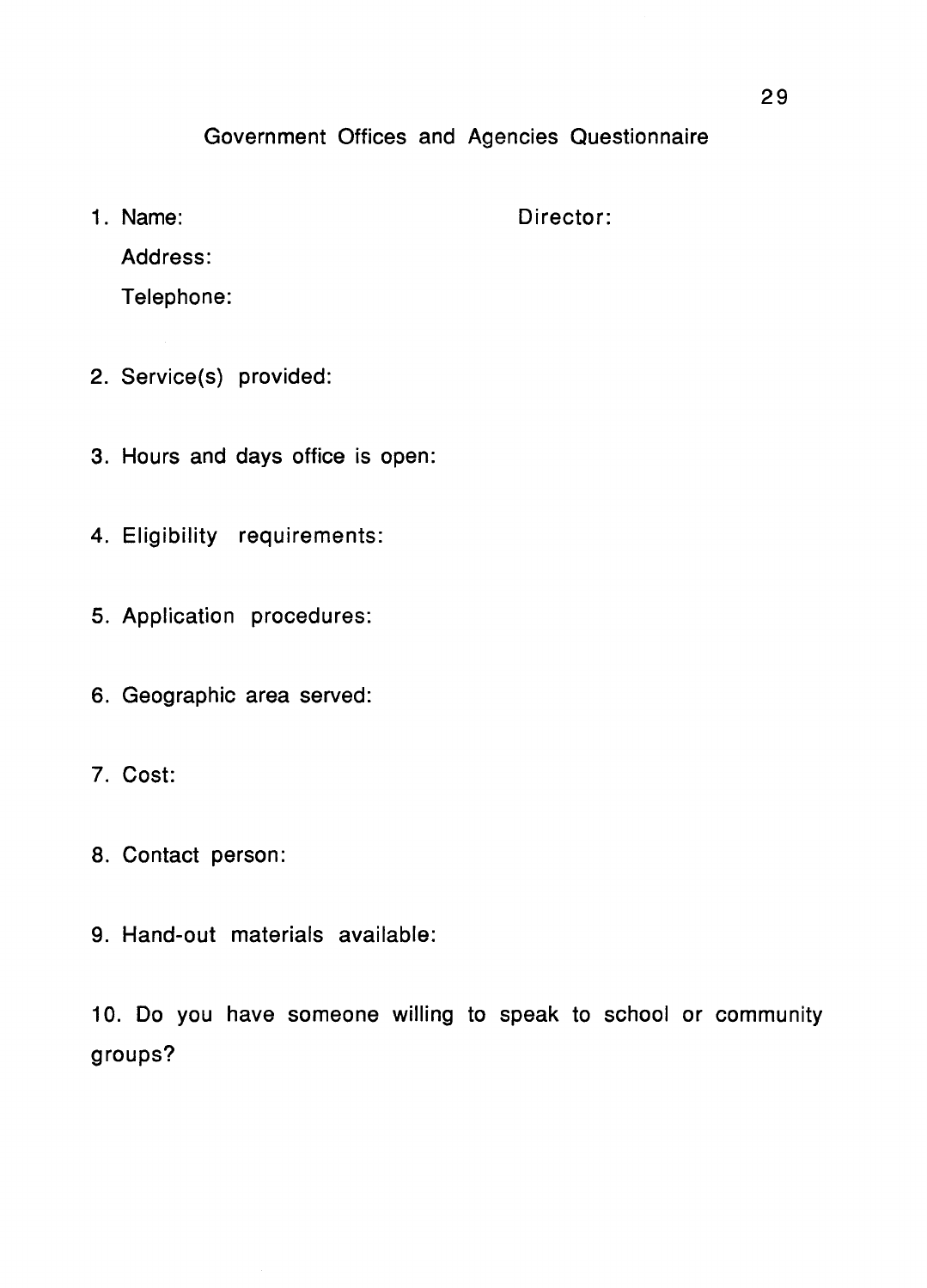### APPENDIXC

### Teacher Survey

I am in the process of creating a Community Resource Directory for Turkey Valley School and its community. If you have a few minutes, your input would be very helpful. I know many of you have had guest speakers or have gone on field trips and would know better than anyone if these individuals or experiences were worthwhile. Could you recommend anyone in the following categories:

Individuals:

Business:

Government agencies:

Thanks, your help will be very valuable and much appreciated.

Please bring to the Library or put in my mailbox.

Janet Carspecken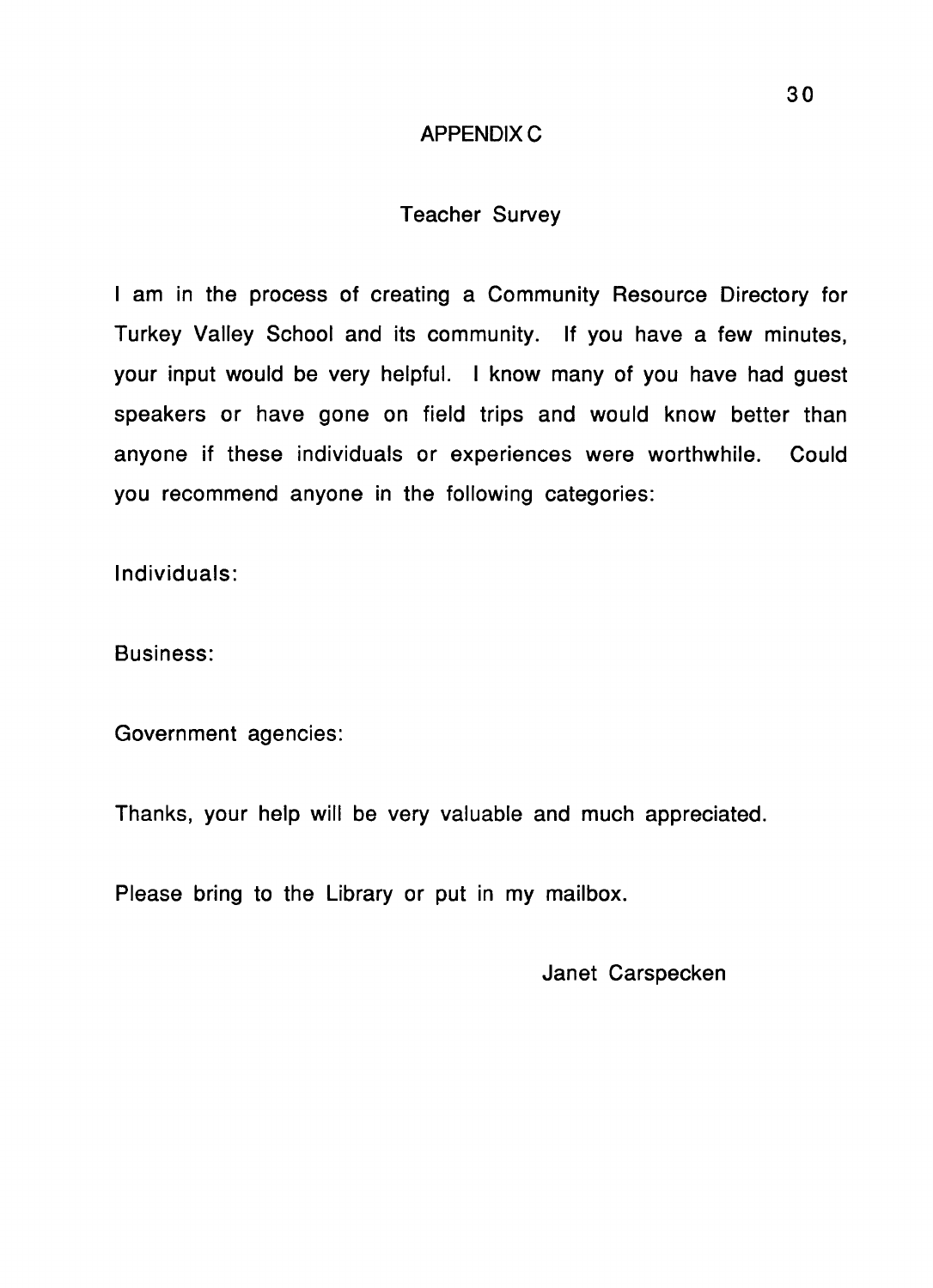**Turkey Valley Community Schools** <sup>31</sup>

Jackson Junction, Iowa 52150 319-776-7461 or 319-776-7496

APPENDIX D

**BOARD OF DIRECTORS** ADMINISTRATION Keith E. O'Connell, Superintendent Ronald L. Donn, Jr.-Sr. H.S. Principal Jim D. Darnall, Elem. Principal

Private Business Questionnaire

Dear Member of the Business Community:

We would like to create a Community Resources Directory for the Turkey Valley School and its surrounding communities. If you would be willing to share your knowledge and/or experience with students or community groups, we would like to add your name and business to our Directory.

|                                                                       | If you wish to be included, please fill out the form below. |  |  |  |
|-----------------------------------------------------------------------|-------------------------------------------------------------|--|--|--|
|                                                                       |                                                             |  |  |  |
| BUSINESS NAME:                                                        |                                                             |  |  |  |
|                                                                       |                                                             |  |  |  |
|                                                                       |                                                             |  |  |  |
| Do you have someone willing to speak to students or community groups? |                                                             |  |  |  |

To what areas of interest, or subjects would this apply?

Do you provide access for field trips or visitations to your business?

| Is there a limit to the number of people?   |
|---------------------------------------------|
| Is there an age limit?                      |
| Are there special clothing requirements?    |
| Are there specific times?                   |
| How far in advance should trip be arranged? |
| Thank you for your time and interest.       |
|                                             |

Please return to: Janet Carspecken, Librarian Turkey Valley Community School Jackson Junction, Iowa 52150

Roger Franzen, President Cathy Dietzenbach, Secretary Bernard Busta Roger Anderson Jack Drilling Delbert Kuennen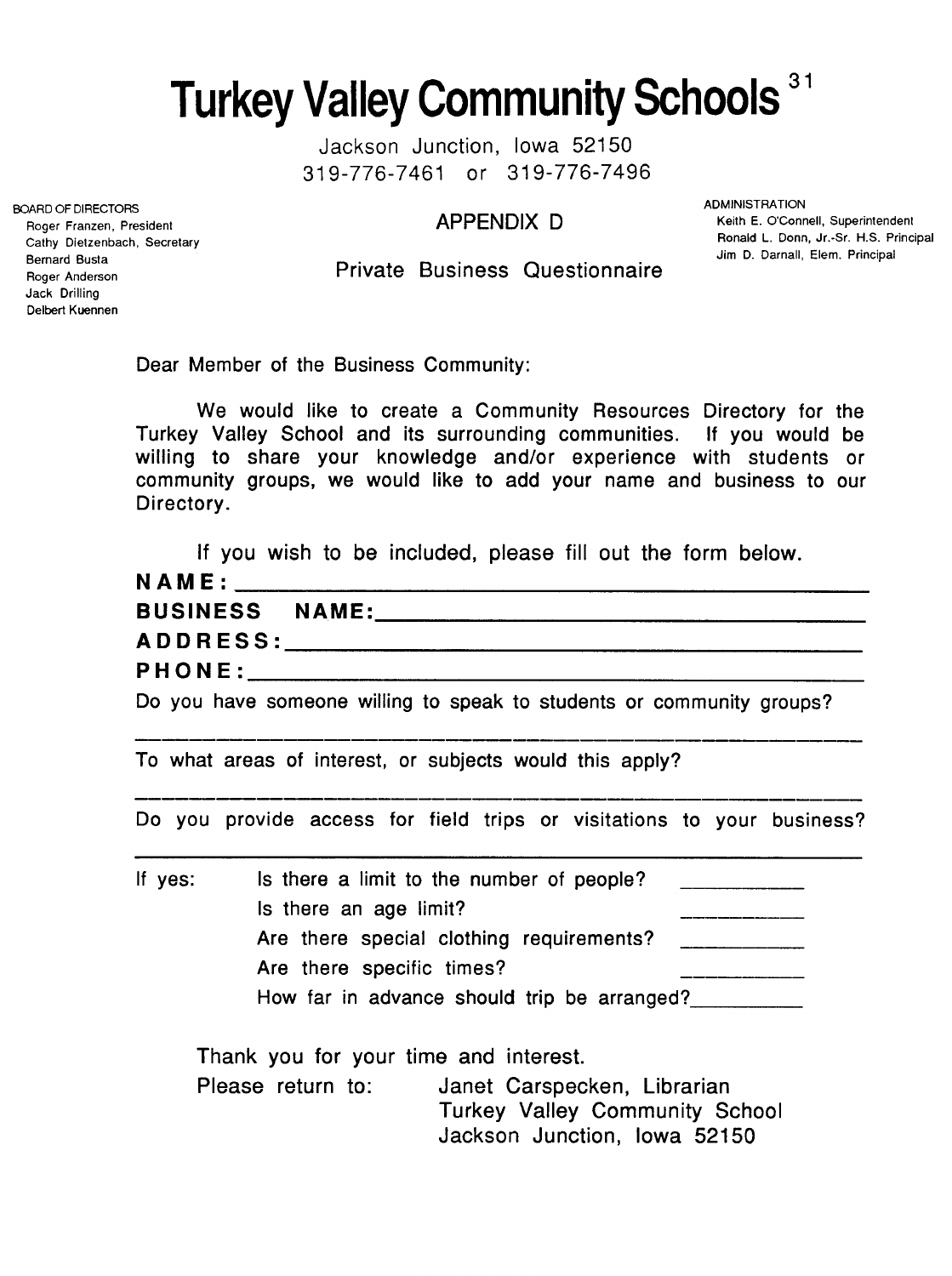### APPENDIX E

### Individual's Questionnaire

Dear Member of the Turkey Valley Community:

We would like to create a COMMUNITY RESOURCE DIRECTORY and hope you will share your hobbies, experiences, and knowledge with the members of the Turkey Valley School and community. We would like to add your name to our file of Community Resource persons.

Please fill out the form below if you have a hobby that students or adults would like to learn about. Have you lived in another region of the U.S. or another country? Do you travel extensively? If you have special experiences in agriculture, conservation, natural sciences, communication, transportation, music, art, dramatics, cooking or are employed in a similar category, and would be willing to share your knowledge, we would like to add your name to our file. You are not limited to the topics listed. Subject: \_\_\_\_\_\_\_\_\_\_\_\_\_\_\_\_\_\_\_\_\_\_\_\_ \_

(Hobby, other region, travel, special experience, etc.)<br>Age Level:

(For what age level or levels would you be presenting-

Elem., High School, or Adult - you may list more than one.}

Your Name:  $\frac{1}{2}$  Your Name:

Phone~: \_\_\_\_\_\_\_\_\_\_\_\_\_\_\_\_\_\_\_\_\_\_\_\_ \_

Best time to be contacted: The state of the state of the state of the state of the state of the state of the state of the state of the state of the state of the state of the state of the state of the state of the state of

Special materials you have to share in your visit: (such as slides, films, collections, costumes, etc.

Please bring or mail to: Janet Carspecken School Librarian Turkey Valley Community Schol Jackson Junction, Iowa 52150